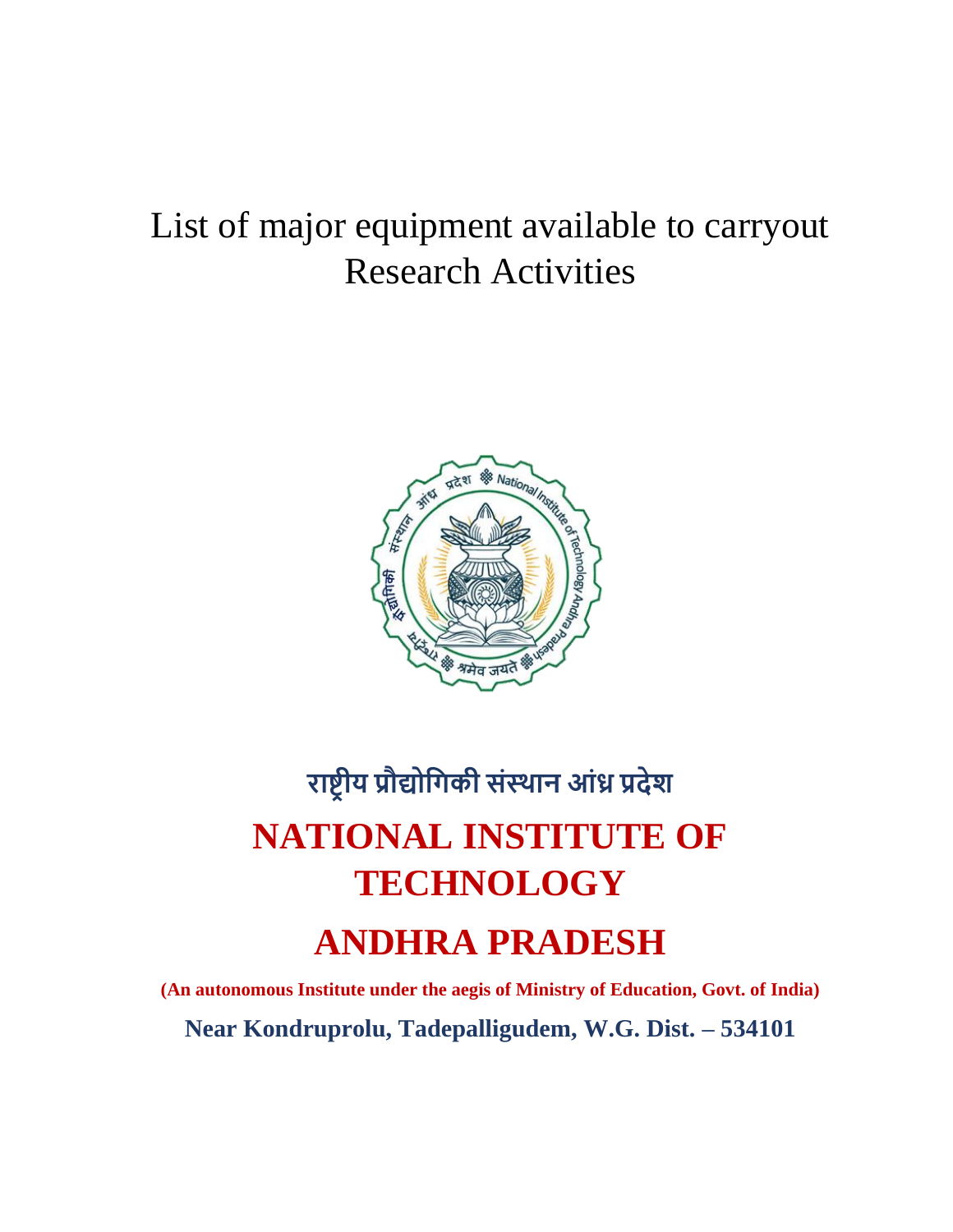#### Department of Biotechnology

#### List of Major Equipment

| S.NO           | <b>NAME OF THE</b>                                      | <b>MAKE &amp;</b>                     | <b>TECHNICAL</b>                                                                                                                                                                                                                                                                                                                                                                                                                                                                                             | <b>FACULTY</b>           |
|----------------|---------------------------------------------------------|---------------------------------------|--------------------------------------------------------------------------------------------------------------------------------------------------------------------------------------------------------------------------------------------------------------------------------------------------------------------------------------------------------------------------------------------------------------------------------------------------------------------------------------------------------------|--------------------------|
|                | <b>INSTRUMENT</b>                                       | <b>MODEL</b>                          | <b>SPECIFICATIONS</b>                                                                                                                                                                                                                                                                                                                                                                                                                                                                                        | <b>INCHARGE</b>          |
| 1              | Refrigerator<br>Quantity:1                              | Samsung,<br><b>RR19K173ZR</b><br>Z/HL | Type: Single Door<br>Defrosting Type: Direct Cool<br>Compressor Type: Digital Inverter<br>Compressor<br>Capacity: 192 L<br>Storage volume: 182L<br>Number of Doors:1<br>Built-in Stabilizer: yes<br><b>Shelf Material: Toughened Glass</b><br><b>Shelves</b><br>Door Lock: Yes<br>Gasket Type: Anti-Fungal Door<br><b>Removable Gasket: Yes</b><br><b>Power Features</b><br>Stabilizer Required: No<br>Number of Refrigerator Shelves:2<br>Number of Refrigerator Drawers:1<br>User Manual and Warranty Card | Dr. T Jagan<br>Mohan Rao |
| $\overline{2}$ | <b>Magnetic Stirrer Hot</b><br>Plate<br>Quantity:2      | Cole-Parmer<br>$WW - 15956 -$<br>32   | OP Plate Material Ceramic-coated<br>Aluminum<br>Min Temperature(°C):20<br>Max Temperature(°C):370<br>No. Of Stirring Positions:1<br>Description: Digital Round Top<br>Ceramic-Coated Stirring Hot Plate<br>with Counter Reaction<br>Stirring speed: 0-1500 RPM                                                                                                                                                                                                                                               | Dr. T Jagan<br>Mohan Rao |
| 3              | Refrigerated<br>Circulating Water<br>Bath<br>Quantity:1 | Scient fique<br>IC201-020             | Bath Volume: 20L<br>Temperature Range: -10°C To<br>$100^{\circ}$ C<br>Inner Chamber: SS 304<br><b>Exterior: Powder Coated GI Sheet</b><br>Lid: SS Lid with Handle<br>Temperature Controller: Digital<br>PID Controller with SV & PV<br>Temperature Sensor:PT100<br>Refrigeration System: CRF Free<br>Heating System: ISI Mark<br><b>Immersion Heaters</b><br>Circulation Pump:10 - 15 Liters Per<br>Minute<br><b>Safety Feature: Over Temperature</b><br>Cut-Off                                             | Dr. T Jagan<br>Mohan Rao |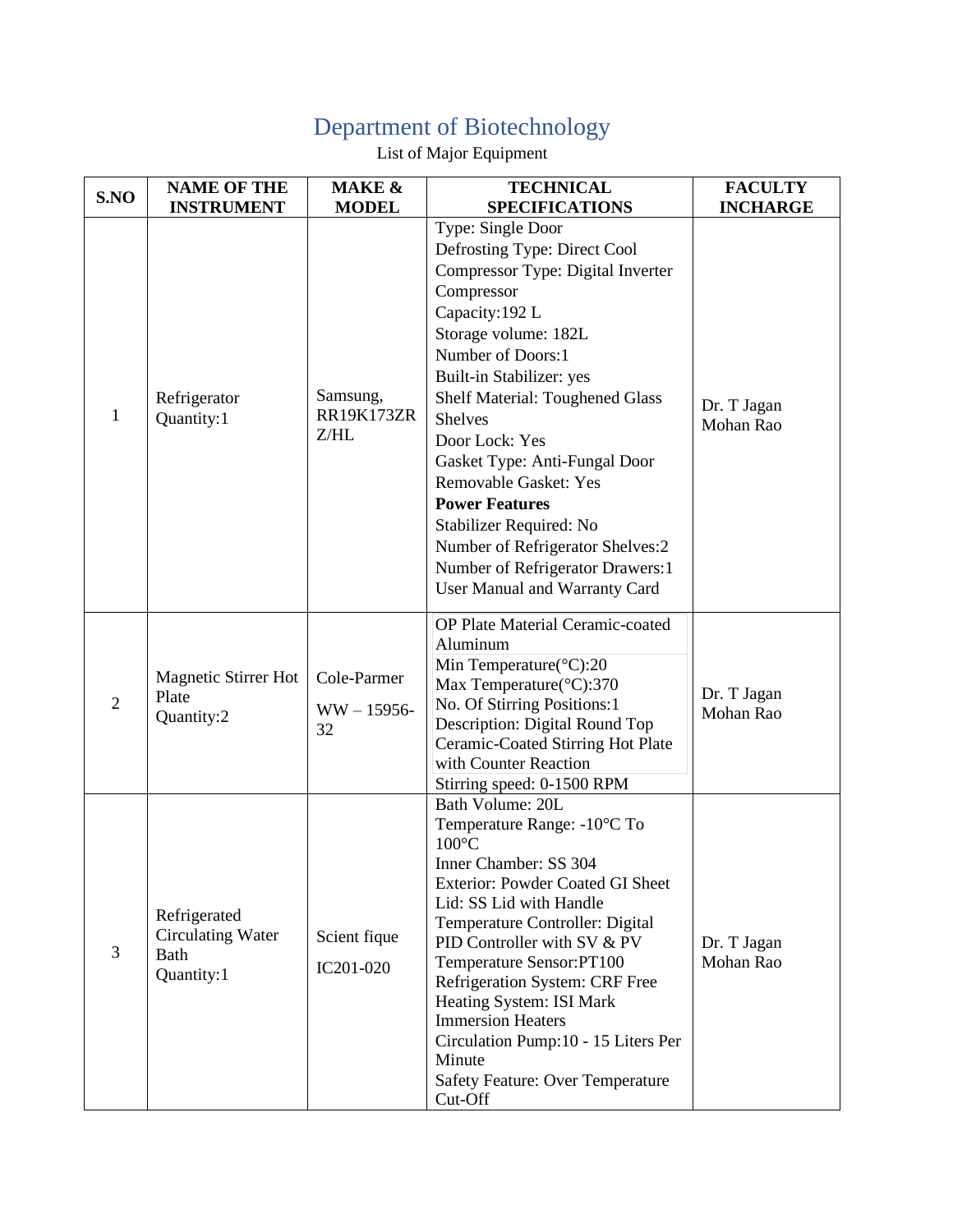|                |                                             |                                                                       | Power Supply: 220 Volts 50 Hz                                                                                                                                                                                                                                                                                                                                                                                                                                                                                                                                                                               |                          |
|----------------|---------------------------------------------|-----------------------------------------------------------------------|-------------------------------------------------------------------------------------------------------------------------------------------------------------------------------------------------------------------------------------------------------------------------------------------------------------------------------------------------------------------------------------------------------------------------------------------------------------------------------------------------------------------------------------------------------------------------------------------------------------|--------------------------|
| $\overline{4}$ | PH Meter<br>Quantity:2                      | Oakton<br>35413-00                                                    | pH Range 0.00 to 14.00 pH<br>Accuracy $\pm$ 0.01 pH<br>Temperature Accuracy: +/-0.5°C<br>Temperature Range: 0.0/100.0°C<br>Width: 6-7/8"<br>Height : 2-3/4"<br>Length: $6-1/8$ "<br>Operating Frequency :60 hertz<br>Specification Met: Certified<br>Frustration-free                                                                                                                                                                                                                                                                                                                                       | Dr. T Jagan<br>Mohan Rao |
| 5              | Electrophoresis Unit<br>Quantity:1          | Hi Eco Mini<br>Horizontal<br>Electrophoresi<br>S<br>Himedia<br>LA 851 | Robust acrylic frame mounted on<br>non-slip rubber feet.<br>A safety lid fits in one way only<br>preventing access to live<br>components and avoid evaporation.<br>Gel tray gasket provide sealing for<br>leak-proof gel casting parameter.<br>Long life pure Platinum electrodes.<br>Convenient carrying handles enable<br>easy buffer disposal.<br>Operating Temperature range 4-<br>65°C.<br>Output Range: 50 V / 100 VDC<br>Max. Buffer Volume(ml): 150<br>Gel Casting Tray: 1 No.<br>Hi Eco Mini Horizontal<br>Electrophoresis with maximum<br>samples 14<br>Tank dimensions(L*W*H):<br>16.2*9.9*2.9cm | Dr. T Jagan<br>Mohan Rao |
| 6              | <b>UV</b><br>Transilluminator<br>Quantity:1 | Major science,<br>MUV21-312                                           | Dimensions: $21 \times 21$ cm<br>Single wavelength 254, 312, or 365<br>nm.<br>High intensity/low intensity switch<br>for single wavelength models<br>Fast, no blink startup<br>Long lasting filter<br>UV protection cover WITH W*D<br>330*250 mm<br>Rated voltage :110 V $\sim$ /220 V $\sim$<br>Light source: 8 W *6 Tubes                                                                                                                                                                                                                                                                                 | Dr. T Jagan<br>Mohan Rao |
| $\overline{7}$ | UV-VIS<br>Spectrophotometer<br>Quantity:1   | Shimadzu<br><b>UV-1800</b><br>Double beam                             | Stray Light <0.02%T at 340 nm,<br>400 nm; <1.0%T at 198 nm<br>Source Lamp Deuterium: Tungsten-<br>Halogen<br>Source Lamp Life: 2000 hours<br>Beam Type: Double<br>Bandwidth: 1.0 nm                                                                                                                                                                                                                                                                                                                                                                                                                         | Dr. T Jagan<br>Mohan Rao |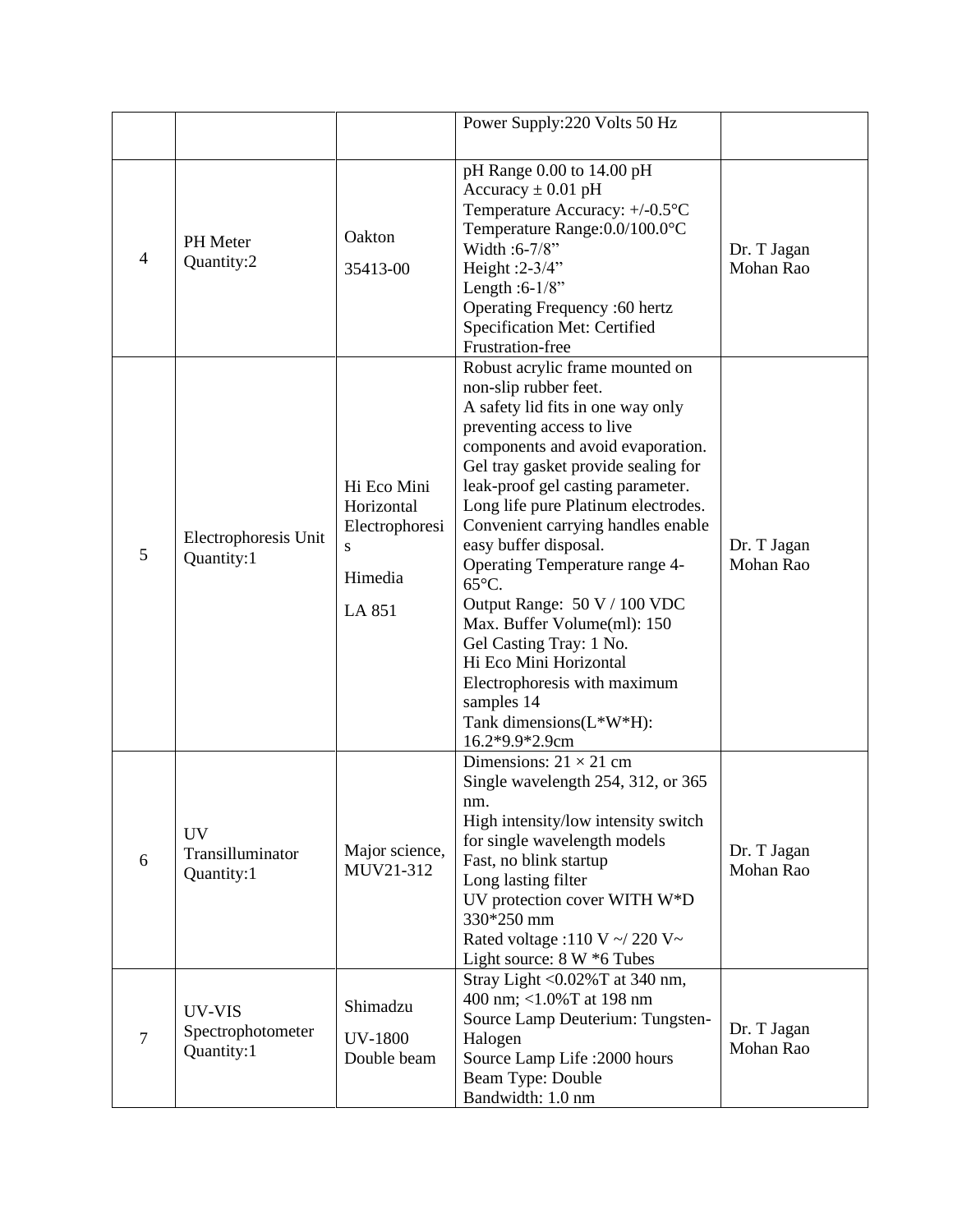|   |                                             |                                     | Min Wavelength (nm)190<br>Max Wavelength (nm)1100<br>Wavelength Accuracy±0.1 nm<br>Wavelength Reproducibility $\pm 0.1$<br>nm<br>Min Photometric - Transmittance<br>$(\%T)0$<br>Max Photometric - Transmittance<br>$(*T)400$<br>Min Photometric - Absorbance (A)-<br>$\overline{\mathcal{A}}$<br>Max Photometric - Absorbance<br>(A)4<br>Photometric Drift<0.0003 A/hr<br>Detector Silicon photodiode |                          |
|---|---------------------------------------------|-------------------------------------|-------------------------------------------------------------------------------------------------------------------------------------------------------------------------------------------------------------------------------------------------------------------------------------------------------------------------------------------------------------------------------------------------------|--------------------------|
|   |                                             |                                     | Display Type: LCD $(4.75" \times 3.5")$<br>Power: (Hz)60<br>UV/Visible Scanning<br>Spectrophotometer; 115 VA                                                                                                                                                                                                                                                                                          |                          |
| 8 | Vortex Mixer<br>Quantity:2                  | Thermo<br>Scientific<br>88880018-LP | Speed: 0 to 3,000rpm<br>Voltage: 100 to 240V<br>Hertz:50/60Hz<br>Plug Type: Cord set w/various<br>plugs<br>Type: Mixers<br>Dimensions (L x W x H) Exterior:<br>8.3 in. x 6.1 in. x 3.3 in., 210 mm x<br>154 mm x 83 mm<br>Load Bearing Capacity: 0.5kg (1.1)<br>lb.)<br>Platform Material: Rubber<br>Operating Modes: Continuous /<br>Touch<br>Electrical Requirements: 100 to<br>240V 50/60Hz        | Dr. T Jagan<br>Mohan Rao |
| 9 | Orbital Shaker &<br>Incubator<br>Quantity:1 | Scigenics<br>Biotech,<br>Orbitek LE | <b>Cabinet Material: Coated Steel</b><br>(exterior) and Stainless Steel<br>(interior)<br>Current:16 Amp<br>Dimensions External: 650 x 750 x<br>800 mm<br>Dimensions Internal: 500 x 500 x<br>400 mm<br>Phase: Single Phase<br>Platform Size: 420 x 420 mm<br>Speed Accuracy: $+/- 2\%$ of set<br>value<br>Speed Drive: Brushless AC<br>Temperature Control Accuracy: +/-<br>$0.1$ deg C               | Dr. A. Seenivasan        |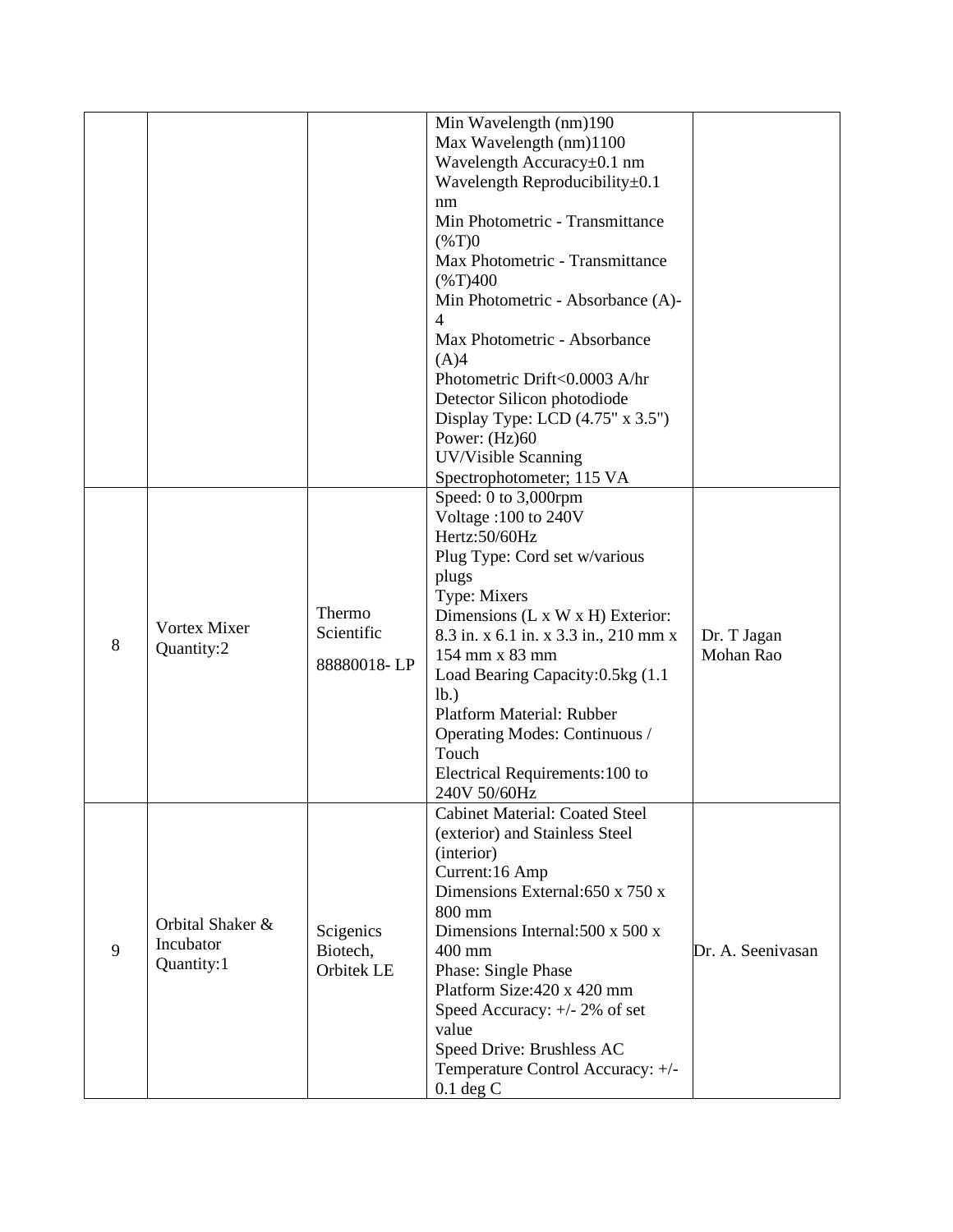|    |                                           |                                                                        | Temperature Uniformity: +/- 0.3<br>deg C nominal uniformity $@37.0$<br>deg C in flasks<br>Speed Range: 30-400 rpm<br>Frequency: 50 Hz<br>Display Type: Digital LED<br>Orbital Diameter:25 mm<br>Temperature Range: 5 deg C to 80<br>deg C<br>Voltage: 230 Volt<br>Power:900 W                                                                                                                                                                                                                                                         |                          |
|----|-------------------------------------------|------------------------------------------------------------------------|---------------------------------------------------------------------------------------------------------------------------------------------------------------------------------------------------------------------------------------------------------------------------------------------------------------------------------------------------------------------------------------------------------------------------------------------------------------------------------------------------------------------------------------|--------------------------|
| 10 | Autoclave<br>Quantity:1                   | Equitron, Pad<br>series (#7421)<br>PAD)                                | Working Chamber Size: 300 * 500<br>Mm $(12x20'')/35$ L<br>Heater: 1.80 Kw<br>Gross Dimensions: 820 X 620 X<br>1170 Mm Automatic Purging for<br><b>Efficient Sterilization.</b><br>Preset (At $121^{\circ}$ C) Digital<br>Temperature Indicator Cum<br>Controller Linked to A Preset (20<br>Min) Timer.<br>Low Water Level Cut Off.<br>Fitted With a Safely Valve / Fusible<br>Safety Plug for Added Safety.<br>End Of Cycle Buzzer.<br><b>Supplied With Traceable Certificate</b><br>for Pressure Gauge and<br>Temperature Indicator. | Dr. T Jagan<br>Mohan Rao |
| 11 | Deep freezer<br>Quantity:1                | Blue star<br>25 Cup right<br>medical<br>freezer $(DW -$<br>25 BDL 280) | Capacity $(L)$ :280<br>Temperature Range (c) -10 To -25<br>Cooling Performance(c): -25<br>Refrigerant R600a<br><b>Cooling Method Direct Cooling</b><br>Display Digital Display<br>Temperature Data<br>Volt/Freq/Power (V/Hz/W) 220-<br>240/50/135<br><b>External Material: Pcm</b><br>Rated Frequency: 50 Hz<br>Rated Current: 1.8 A<br>Anti- Shock Safety Classification:1<br>Power Consumption: 1.3 Kw / 24<br>Hr<br>Inner Material Aluminum Plate<br>with Spraying                                                                 | Dr. T Jagan<br>Mohan Rao |
| 12 | Laminar air flow<br>chamber<br>Quantity:1 | Classic air<br>systems,<br><b>CASS 900 H</b>                           | <b>Cleanliness: Class 100</b><br>Particle retention: 0.3 micron<br>Velocity: $90$ FPM + $20\%$<br>Illumination: 750 - 800 lumen<br>Noise level: 60-65 decibels                                                                                                                                                                                                                                                                                                                                                                        | Dr. T Jagan<br>Mohan Rao |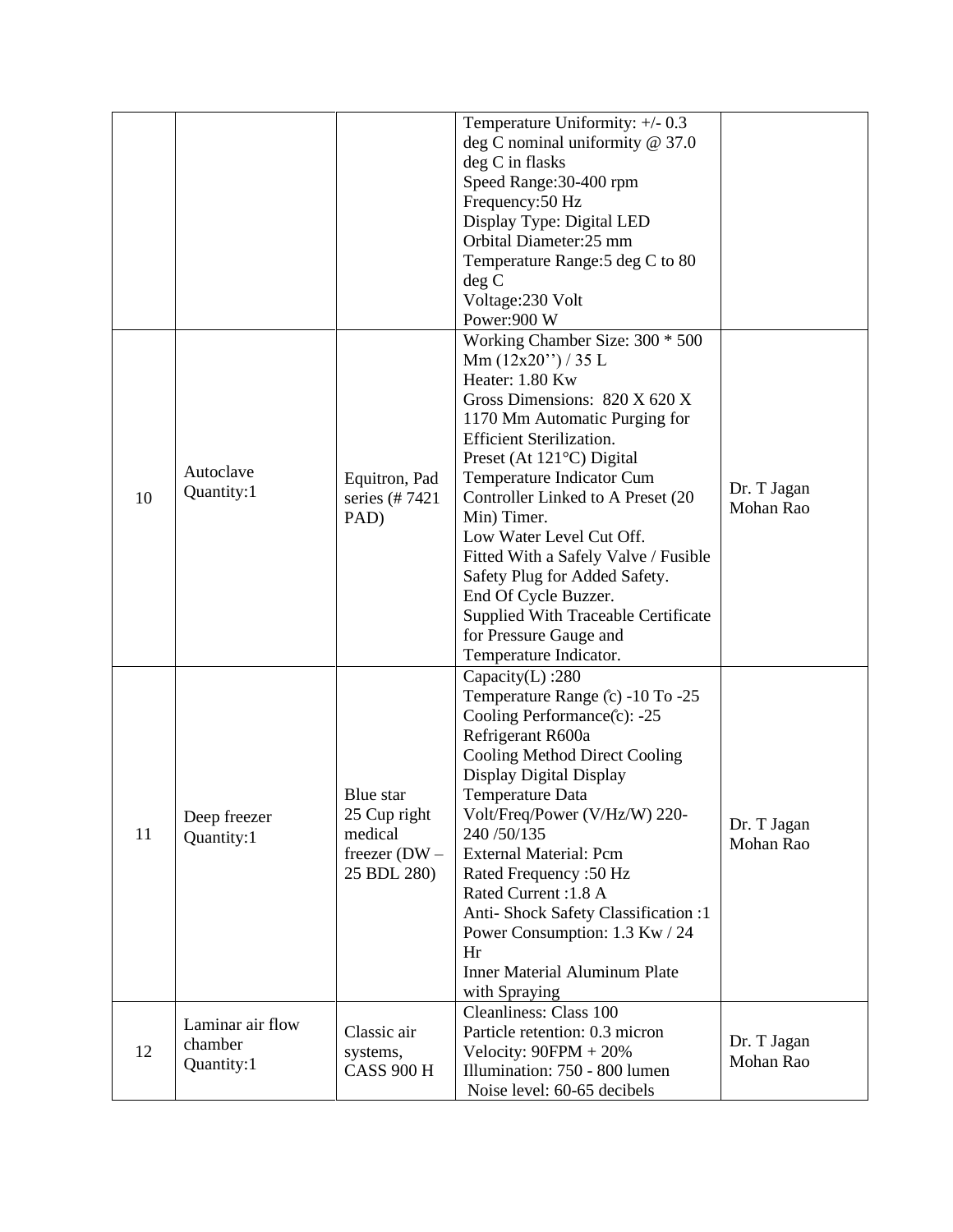|    |                                              |                                           | Standard: FED 209E                                                                                                                                                                                                                                                                                                                                                                                                                                                                                                                                                                                                                                                                                                                                                                                           |                          |
|----|----------------------------------------------|-------------------------------------------|--------------------------------------------------------------------------------------------------------------------------------------------------------------------------------------------------------------------------------------------------------------------------------------------------------------------------------------------------------------------------------------------------------------------------------------------------------------------------------------------------------------------------------------------------------------------------------------------------------------------------------------------------------------------------------------------------------------------------------------------------------------------------------------------------------------|--------------------------|
| 13 | Refrigerated<br>centrifuge<br>Quantity:1     | Remi, Neya<br>$16 R (500 -$<br>16000 RPM) | Power supply: 220V single phase<br>Maximum speed:16000 rpm (fixed<br>angle)<br><b>Setting RPM: Yes</b><br>Maximum RCF:21000g<br>Display RCF: Yes<br>Timer: 00:30 to 99:50(mm:ss) and<br>continuous mode<br>Date and Time: Yes<br>Acceleration levels: $0-9$ ( $0 = min - 9$ )<br>$=$ max)<br>Deceleration levels: $0-9$ ( $0 = min - 9$ )<br>$=$ max)<br>Temperature range: $-$ : -10 <sup>o</sup> C to<br>$+40^{\circ}$ C<br>Precool function: -: Yes<br>Display temperature: $-$ : Yes ( $°C$<br>and °F)<br>Spin function: Yes<br>Programs: 10 programs with<br>protection function<br>Indication of rotor: Yes<br>Noise: 55 dB: 55 dB<br>power supply:220/240 volts,<br>$\pm 10/10$ ,50 HZ AC,15 Amp<br>Rotor1: A 24-2 (max 15000 rpm)<br>Rotor2: A 6-50 (max 9500 rpm)<br>Rotor3: A 6-100 (max 5000 rpm) | Dr. T Jagan<br>Mohan Rao |
| 14 | Microscopes<br>(labomed-LX300)<br>Quantity:1 | Labomed, LX<br>300 TRINO<br><b>LED</b>    | Light Source: Halogen or Led<br>Stage Size: 135*125mm, with<br>coaxial drive<br>Illumination: Halogen 6V-20W<br>illumination for LED up to 50000<br>hours of LED life<br>Voltage: For HL input 220v-240v<br>AC and For LED input 180v-250v<br>with removable imported cord<br>Is It Portable: Yes<br>Halogen Lamp:6V-20W<br>Battery Backup: up to 50000 Hours<br>Viewing Bodies: Binocular or<br>Trinocular tube 45 Degree inclined,<br>360 Degree rotatable<br>Eyepieces: Focusable eyepiece with<br>graduated scale WF10x/18mm<br>F.O.V. with foldable eye guard,<br>lockable<br>Nosepiece: Quadruple nosepiece<br>(Ball bearing type) with rubber grip.                                                                                                                                                   | Dr.A.Seenivasan          |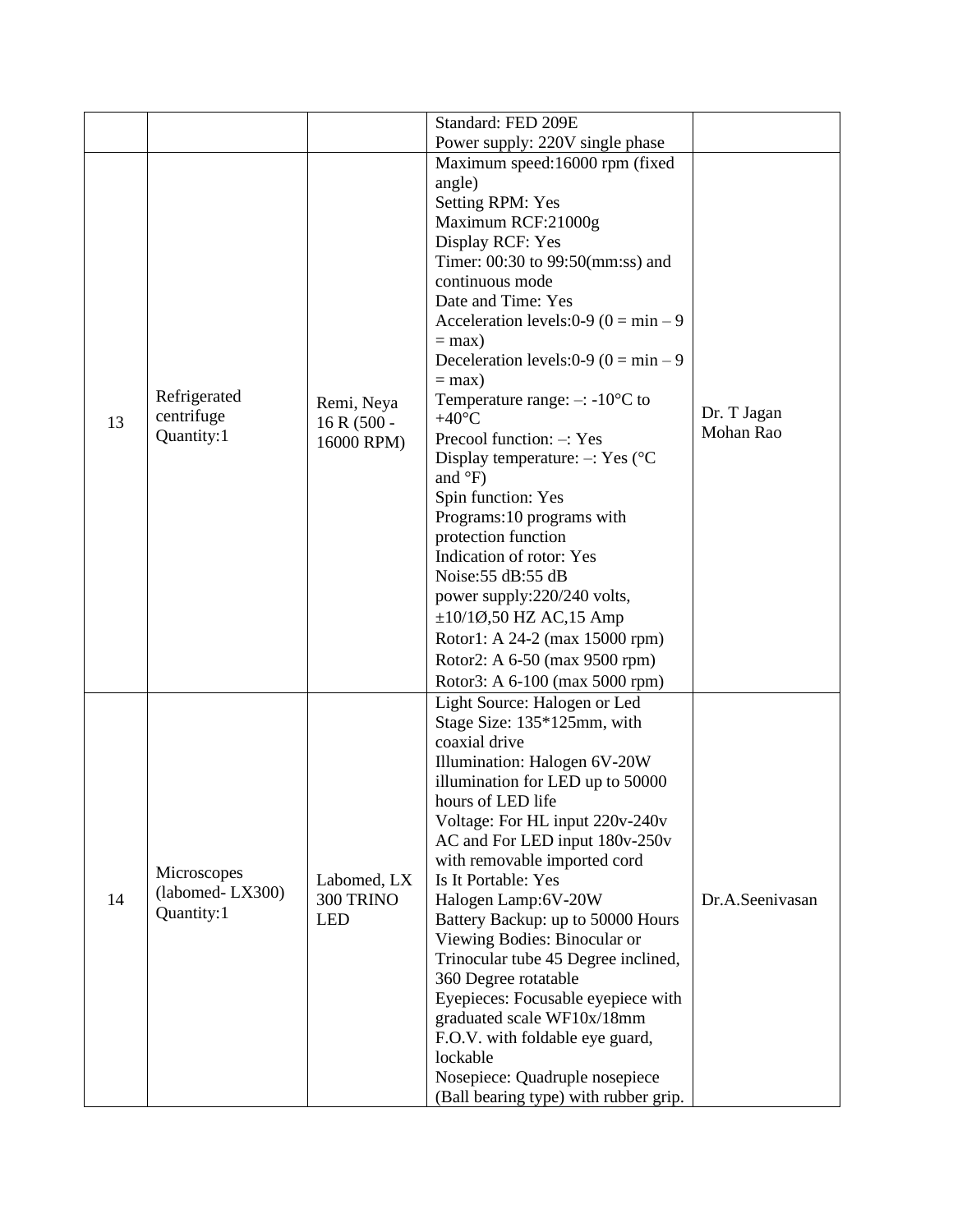|    |                                           |                                | Par-centered and Parfocal on CNC<br>Machines<br>Objectives: LP series DIN Plan<br>Achromatic objectives 4x, 10x, 40x<br>(spring loaded), 100x Oil (spring)<br>loaded)<br>Mechanical Stage: Mechanical<br>stage 135x125mm with co-axial<br>drive, highly smooth on ball slides<br>Input Voltage: 220-240 V AC                                                                                                                                                                                                                                                                                                                                                                                                                                                       |                          |
|----|-------------------------------------------|--------------------------------|--------------------------------------------------------------------------------------------------------------------------------------------------------------------------------------------------------------------------------------------------------------------------------------------------------------------------------------------------------------------------------------------------------------------------------------------------------------------------------------------------------------------------------------------------------------------------------------------------------------------------------------------------------------------------------------------------------------------------------------------------------------------|--------------------------|
| 15 | SDS-PAGE<br>Quantity:1                    | $Bio - Rad$                    | Casting Stand: Polycarbonate Pin<br>Retaining ring and spring: Stainless<br>steel<br><b>Casting Frames: Polysulfone</b><br>Gray gaskets: Thermoplastic rubber<br>(gray)<br>Electrode Assembly: Glass-filled<br>polybutylene terephthalate<br>Electrodes: Platinum wire, 0.010<br>inches diameter<br>Gasket electrode: inner core<br>Silicone rubber (green)<br>Mini Tank and Lid: Polycarbonate<br>Sample Loading Guides: Delrin<br>Combs: Polycarbonate (10 well) 1<br>mm<br>Overall Size: $(W \times L \times H, cm)$ 12 x<br>16 x 18<br>Precast Gel Compatibility: Ready<br>Gel and Mini-PROTEAN precast<br>gels<br>Voltage Limit 600 V DC and 500<br>W<br>short plates<br>glass plates with 1.0 mm spacers.<br>power supply:100-120/220-240<br>volts ,50/60 hz | Dr. T Jagan<br>Mohan Rao |
| 16 | Weighing balance<br>(Macro)<br>Quantity:1 | Ohaus, Scout<br><b>SPX 421</b> | Min Capacity:2g<br>Max capacity: 420g<br>Readability: 0.1g<br>Repeatability: 0.1g<br>Linearity: $0.1g$<br><b>Calibration Type: External</b><br>Output Optional RS232, USB,<br>Ethernet, Bluetooth<br>Stabilization Time : (Sec)1<br>Power: (VAC)115 / 230<br>Depth: (in)8 51/64<br>Platform Width (in)4 45/64<br>Display Column Height (in)25/32                                                                                                                                                                                                                                                                                                                                                                                                                   | Dr. T Jagan<br>Mohan Rao |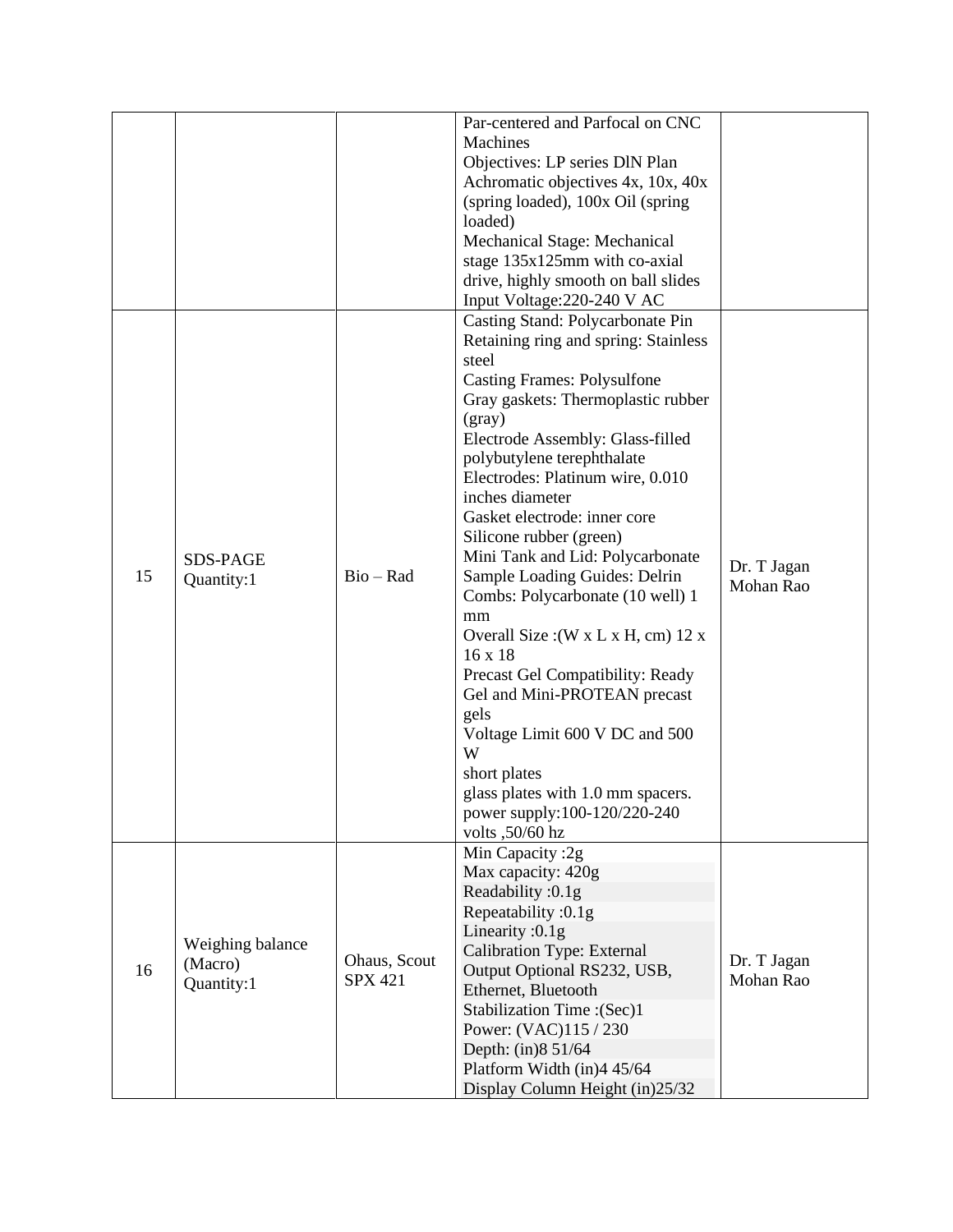|    |                                                        |                                                                      | <b>Description Scout Portable Balance</b><br>420G x 0.1g                                                                                                                                                                                                                                                                                                                                                                                                                                        |                          |
|----|--------------------------------------------------------|----------------------------------------------------------------------|-------------------------------------------------------------------------------------------------------------------------------------------------------------------------------------------------------------------------------------------------------------------------------------------------------------------------------------------------------------------------------------------------------------------------------------------------------------------------------------------------|--------------------------|
| 17 | Weighing balance<br>(Micro)<br>Quantity:1              | Afcoset<br><b>ER120A</b>                                             | Min Capacity: 100 mg<br>Max Capacity: 220gm<br>Power supply: 220/240 v AC (50<br>HZ)<br>Pan diameter: 85mm/3.3"<br>Stabilization time: approx. 5 sec                                                                                                                                                                                                                                                                                                                                            |                          |
| 18 | Weighing balance<br>(sunrise)<br>Quantity:1            | Sunrise<br>Technology,<br>FB224                                      | Type of Weighing Scale: Digital<br>Capacity:220GM X 0.1MG Scale<br>Calibration: Internal<br>Accuracy :0.1 mg<br>Min: $0.1$ mg<br>Max Capacity: 220gm                                                                                                                                                                                                                                                                                                                                            | Dr. T Jagan<br>Mohan Rao |
| 19 | Ice Flaking Machine<br>Quantity:1                      | <b>BR</b><br><b>BIOCHEM</b><br>Life sciences<br>pvt ltd, BRIF-<br>50 | Ice making capacity :50 kg/24 hr<br>Ice storage: 15 kg<br>Voltage: 220v/50 Hz<br>Power supply :380 W<br>Cooling type: Air cooling<br>Refrigerant: R134a<br>Water supply: tap water<br>Dimension(mm):400*543*720<br>W*D*H (INCH):18.4*24.2*30.7                                                                                                                                                                                                                                                  | Dr. T Jagan<br>Mohan Rao |
| 20 | Water Bath (Mini)<br>Quantity:1                        | <b>Grant JBN5</b>                                                    | Bath volume: 5L<br>Temp range: Ambient $+5$ to 95 $\degree$ c<br>Stability (DIN 12876) @70°c: 0.5°c<br>Temperature setting: Digital<br>Supply voltage: 120 or 230V                                                                                                                                                                                                                                                                                                                              | Dr. T Jagan<br>Mohan Rao |
| 21 | Autoclave (Mini)<br>Quantity:1                         | <b>Gera Ventures</b><br>$NIS-115A$                                   | Capacity: 30L<br>Supply voltage: 120 or 230V<br>Operating system: manual<br>Supplied With Pressure Gauge and<br>Temperature Indicator                                                                                                                                                                                                                                                                                                                                                           | Dr. T Jagan<br>Mohan Rao |
| 22 | <b>Magnetic Heater</b><br><b>Stirrer</b><br>Quantity:2 | Lab Man<br>Scientific<br>Instruments,<br>mLabs-5 LC                  | Stirring speed: 100-1600RPM<br>Temp range: ambient-100°C<br>Size: Dimension LxWxH (mm) 300<br>x 190 x 126<br>Display: Digital LCD display with<br>back light<br>Big Size Ceramic hot plate with<br>flame protection and durability<br>Heating and stirring can proceed<br>simultaneously<br>Temperature & Stirring speed is<br>stepless adjusted.<br>Real temperature & speed display<br>on the screen simultaneously<br>Two sensors, outside PT 100 sensor<br>controls the liquid temperature, | Dr. T Jagan<br>Mohan Rao |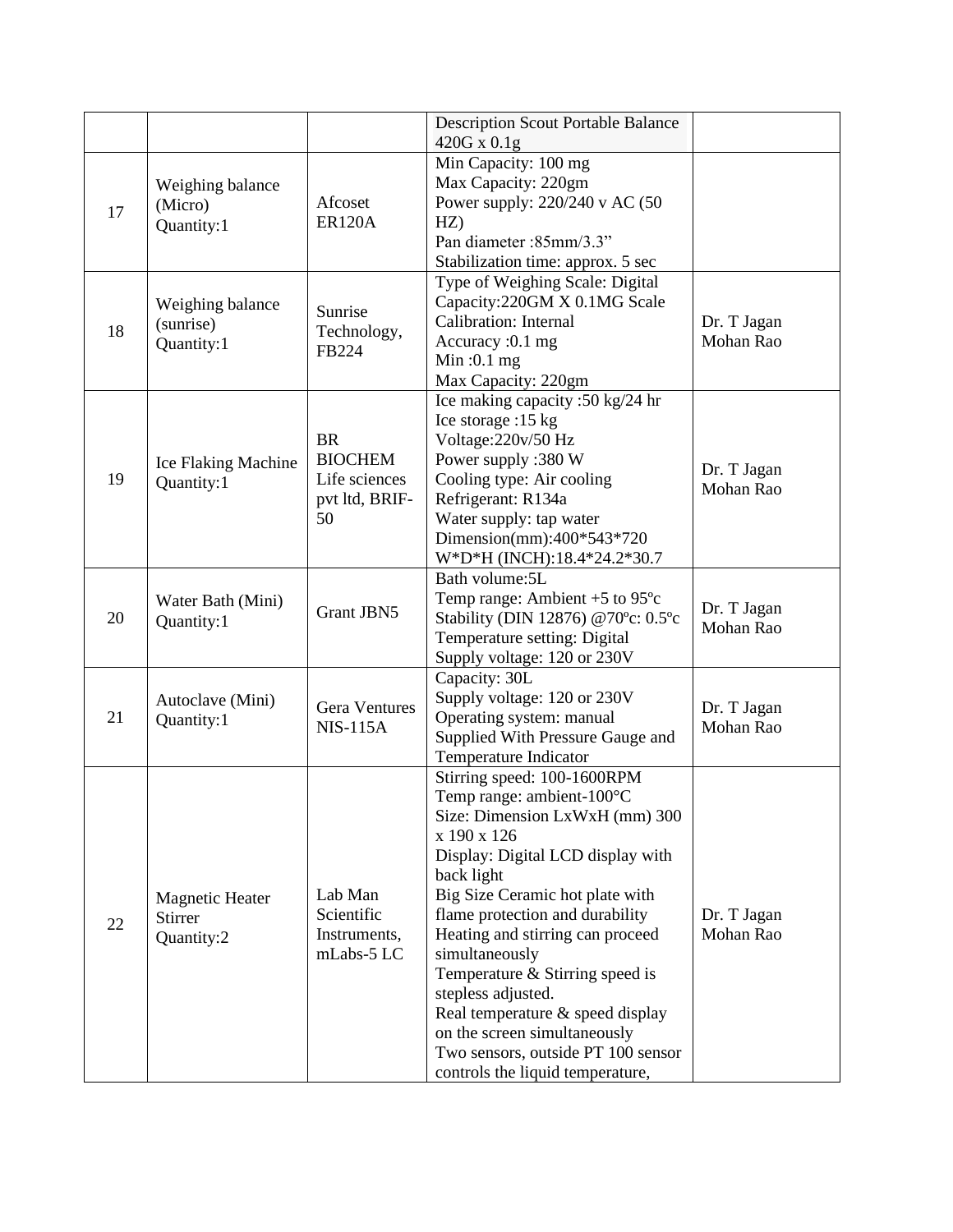|    |                                              |                                        | inside K type sensor control the hot<br>plate temperature (selectable)<br>Over temperature alarm<br>Standard accessories: Stir Bar,<br>Temperature Probe, Stand,<br><b>Instruction Manual.</b>                                                                                                                                                                                                                                                                                                                                                                                                                                                                                                                                                                                                                                                                                                                                                                                                                                                                                                                                 |                          |
|----|----------------------------------------------|----------------------------------------|--------------------------------------------------------------------------------------------------------------------------------------------------------------------------------------------------------------------------------------------------------------------------------------------------------------------------------------------------------------------------------------------------------------------------------------------------------------------------------------------------------------------------------------------------------------------------------------------------------------------------------------------------------------------------------------------------------------------------------------------------------------------------------------------------------------------------------------------------------------------------------------------------------------------------------------------------------------------------------------------------------------------------------------------------------------------------------------------------------------------------------|--------------------------|
| 23 | Leica Dark Field<br>Microscope<br>Quantity:1 | Leica<br>Microsystems<br><b>DM 500</b> | Head: 45° binocular tube<br>Eyepiece 10X/20 eyepiece w/eye<br>guard<br>Objective: maximum of $10x(0.25)$<br>NA), 20x (0.4 NA), 40x (0.65 NA),<br>$&$ 100x/Oil (NA 1.25) Objective<br>lens: Abbe Condenser NA at Dry<br>0.9 and for oil 1.25<br>Phase Slider: 4 positions<br>Bright field: 10X/20X/40X/100x<br>Features: Should have Co-axial<br>focusing, Micrometer arrangement:<br>Fine and coarse adjustment<br>Camera: Minimum 5-megapixel<br>cameras that can live-stream HD<br>images to students' smartphones or<br>tablets via Wi-Fi.<br>Software is free to download and<br>work with android and windows-<br>based system<br>The camera can also be accessed<br>with any Wi-Fi enabled Windows<br>PC or MAC<br>For standalone HD screens or larger<br>screen projections you can use the<br><b>HDMI</b> connection<br>Lamp: LED with minimum 6000 K<br>temp, 25,000 h life at full intensity<br>Warranty: 5 Year Mechanical and 1<br>year electrical<br>Accessories: Immersion oil, Dust<br>cover, power cord, Manual, phase<br>contrast slider & camera module<br>Binocular bright, dark fields &<br>phase contrast | Dr.A.Seenivasan          |
| 24 | LG Microwave<br>Oven<br>Quantity:1           | LG,<br>MC3286BLT                       | Capacity: 32L<br>Convection: can be used for baking<br>along with grilling, reheating,<br>defrosting and cooking<br>Input power: 230V~50H<br>Frequency: 2450MHz<br>Includes: shelf, glass tray and tawa<br>and rotating ring                                                                                                                                                                                                                                                                                                                                                                                                                                                                                                                                                                                                                                                                                                                                                                                                                                                                                                   | Dr. T Jagan<br>Mohan Rao |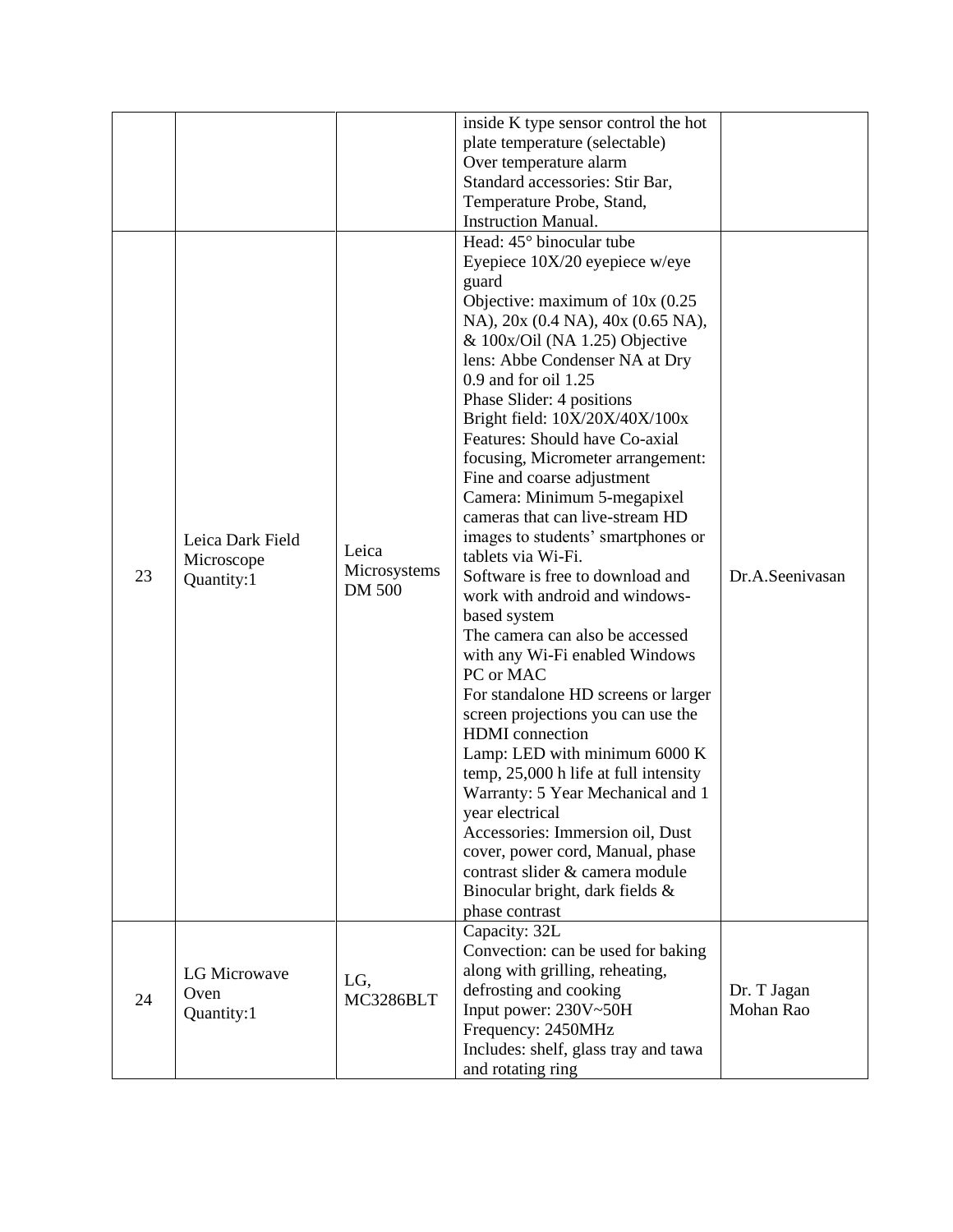| 25 | Hot Air Oven<br>Quantity:1                       | Equitron,<br>Oven-Stream<br>Series (#7051-<br>250L) | Capacity: 250L<br>Temp range: $+50^{\circ}$ c to 200 $^{\circ}$ c.<br>Control accuracy: $\pm 0.5^{\circ}$ c.<br>Uniformity: $\pm 2.0$ at 100°c<br>Inner dimensions $(W^*D^*H)$ :<br>600*600*700mm<br>Outer dimensions(W*D*H):<br>790*930*1050mm<br>Construction: external structure of<br>steel, duly epoxy coated, rest SS304<br>Shelves: 3 stainless steel wire mesh<br>shelves. Shelf height adjustable in<br>25mm steps.<br>Glass window in-built into the door.<br>Automatic cut off of heater &<br>blower when door opened.<br>Digital PID temperature controller<br>with timer, alarms and auto tuning.<br>Non-contact type door switch.<br>Aero dynamic internal design for<br>achieving horizontal air circulation.<br>Electric supply: 230V AC, 50Hz,<br>Single phase.<br>Gross weight: 145kg.<br>CE certified. | Dr. T Jagan<br>Mohan Rao |
|----|--------------------------------------------------|-----------------------------------------------------|---------------------------------------------------------------------------------------------------------------------------------------------------------------------------------------------------------------------------------------------------------------------------------------------------------------------------------------------------------------------------------------------------------------------------------------------------------------------------------------------------------------------------------------------------------------------------------------------------------------------------------------------------------------------------------------------------------------------------------------------------------------------------------------------------------------------------|--------------------------|
| 26 | <b>Double Distillation</b><br>Unit<br>Quantity:1 | Borosil,<br>3365041                                 | Material: All quartz<br>Distillate temp: $65-75^{\circ}c$<br>Dist. Water output<br>capacity(approx.): 1.51/hr<br>Electrical requirements:230-250V<br>single phase 3kw<br>Minimum cooling water<br>requirement: 11/hr<br>Biological activity: pyrogen free<br>Conductivity s/cm: $<$ 1x10-6<br>Total organic carbon (TOC) μg/l<br>3500<br>Organic matter mg/l: nil<br>Total solids mg/l: $< 0.1$<br>Total plate count: 0<br>Standard plate count: 0<br>Yeast and mold: 0<br>Kmno4 color retention: 1hr<br>UV absorbance at 254nm: 0.007                                                                                                                                                                                                                                                                                    | Dr.A.Seenivasan          |
| 27 | Whirlpool<br>Refrigerator<br>Quantity:1          | Whirlpool,<br>IF515D<br>500Ltrs                     | Energy Efficiency: 3 Star Rating<br>Capacity: 500 liters<br><b>Annual Energy Consumption:248</b><br><b>Kilowatt Hours</b>                                                                                                                                                                                                                                                                                                                                                                                                                                                                                                                                                                                                                                                                                                 | Dr. T Jagan<br>Mohan Rao |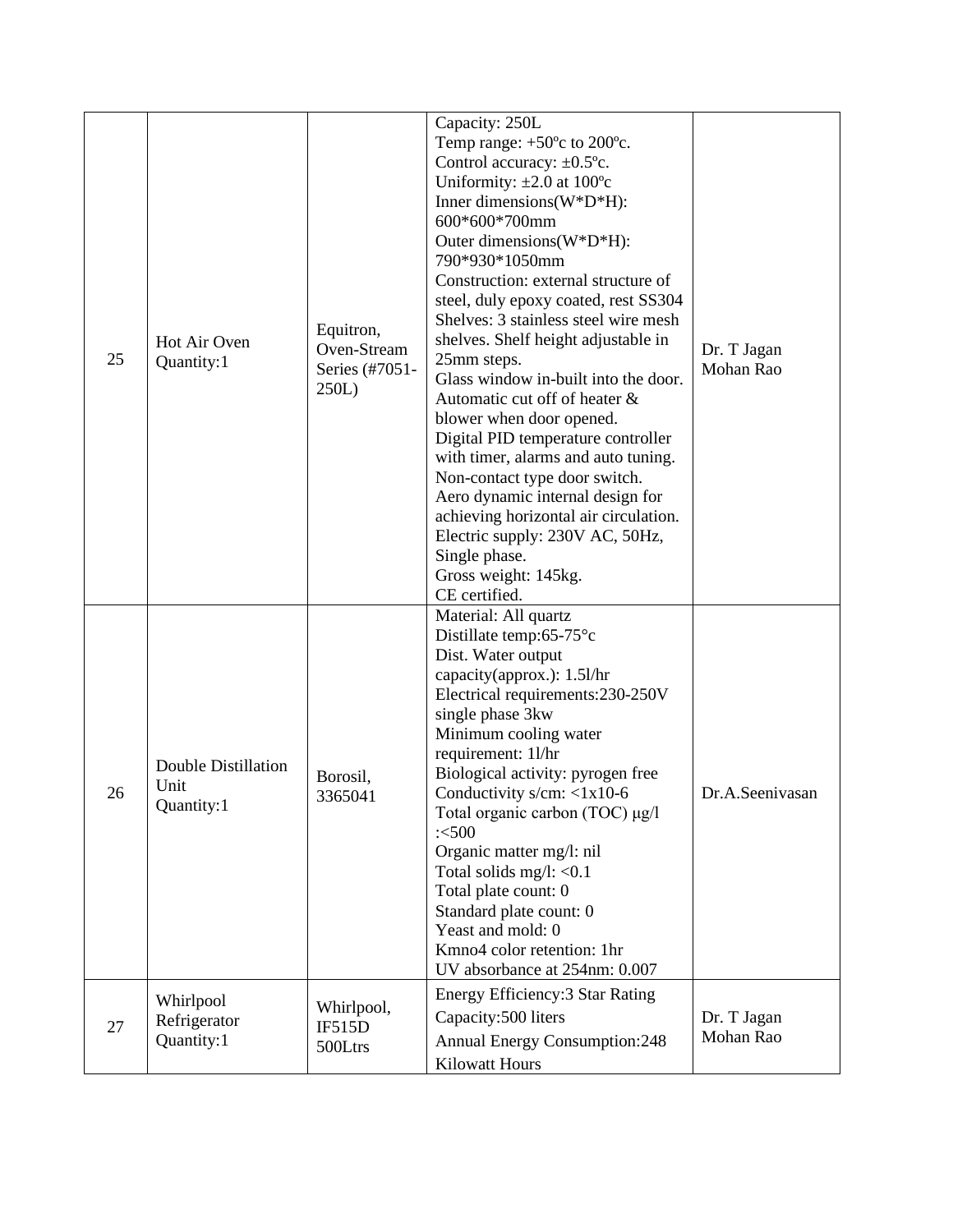|    |            |                                  | Refrigerator Fresh Food                |                 |
|----|------------|----------------------------------|----------------------------------------|-----------------|
|    |            |                                  | Capacity: 382 liters                   |                 |
|    |            |                                  | Freezer Capacity:113 Liters            |                 |
|    |            |                                  | Form Factor: Standard double door      |                 |
|    |            |                                  | Special Features: Inverter,            |                 |
|    |            |                                  | Convertible, Toughened Glass,          |                 |
|    |            |                                  | <b>Stabilizer Free Operation, Door</b> |                 |
|    |            |                                  | Lock                                   |                 |
|    |            |                                  | Cooler: Black                          |                 |
|    |            |                                  | Voltage: 230 Volts                     |                 |
|    |            |                                  | Number of Drawers:2                    |                 |
|    |            |                                  | Defrost System: Frost Free             |                 |
|    |            |                                  | Door Orientation: Right                |                 |
|    |            |                                  | Shelf Type: Glass                      |                 |
|    |            |                                  | Number of Shelves:3                    |                 |
|    |            |                                  | Certification: Energy Star             |                 |
|    |            |                                  | Material: Steel                        |                 |
|    |            |                                  | Included Components: Refrigerator,     |                 |
|    |            |                                  | User manual, Warranty card             |                 |
|    |            |                                  | <b>Fermenter:</b>                      |                 |
|    |            | Eppendorf,<br><b>BIO FLO 120</b> | working volume of 1 to 2 L (Total      |                 |
|    |            |                                  | capacity of vessel - 3 L)              |                 |
|    |            |                                  | Controllers capable of handling two    |                 |
|    |            |                                  | different platforms i.e., glass and    |                 |
|    |            |                                  | single use vessels with volumes        |                 |
|    |            |                                  | ranging from 250 mL to 40 L on         |                 |
|    |            |                                  | interchangeable basis.                 |                 |
|    |            |                                  | Suitable both microbial                |                 |
|    |            |                                  | fermentation as well as Mammalian      |                 |
|    | Fermenter  |                                  | cell culture                           |                 |
| 28 | Quantity:1 |                                  | Fermenter is Autoclavable              | Dr.A.Seenivasan |
|    |            |                                  | Temperature control: 20°C to           |                 |
|    |            |                                  | maximum 60°C                           |                 |
|    |            |                                  | Stirrer motor for microbial            |                 |
|    |            |                                  | fermentation operational from a        |                 |
|    |            |                                  | minimum of 100 rpm to 1200 rpm.        |                 |
|    |            |                                  | <b>Chiller:</b>                        |                 |
|    |            |                                  | Recirculating Chiller suitable for     |                 |
|    |            |                                  | the operation of 3 L fermenter.        |                 |
|    |            |                                  | Capacity: 7 liters or above            |                 |
|    |            |                                  | Temperature range: -10 to 100 °C       |                 |
|    |            |                                  | Digital temperature controller         |                 |
|    |            |                                  | available                              |                 |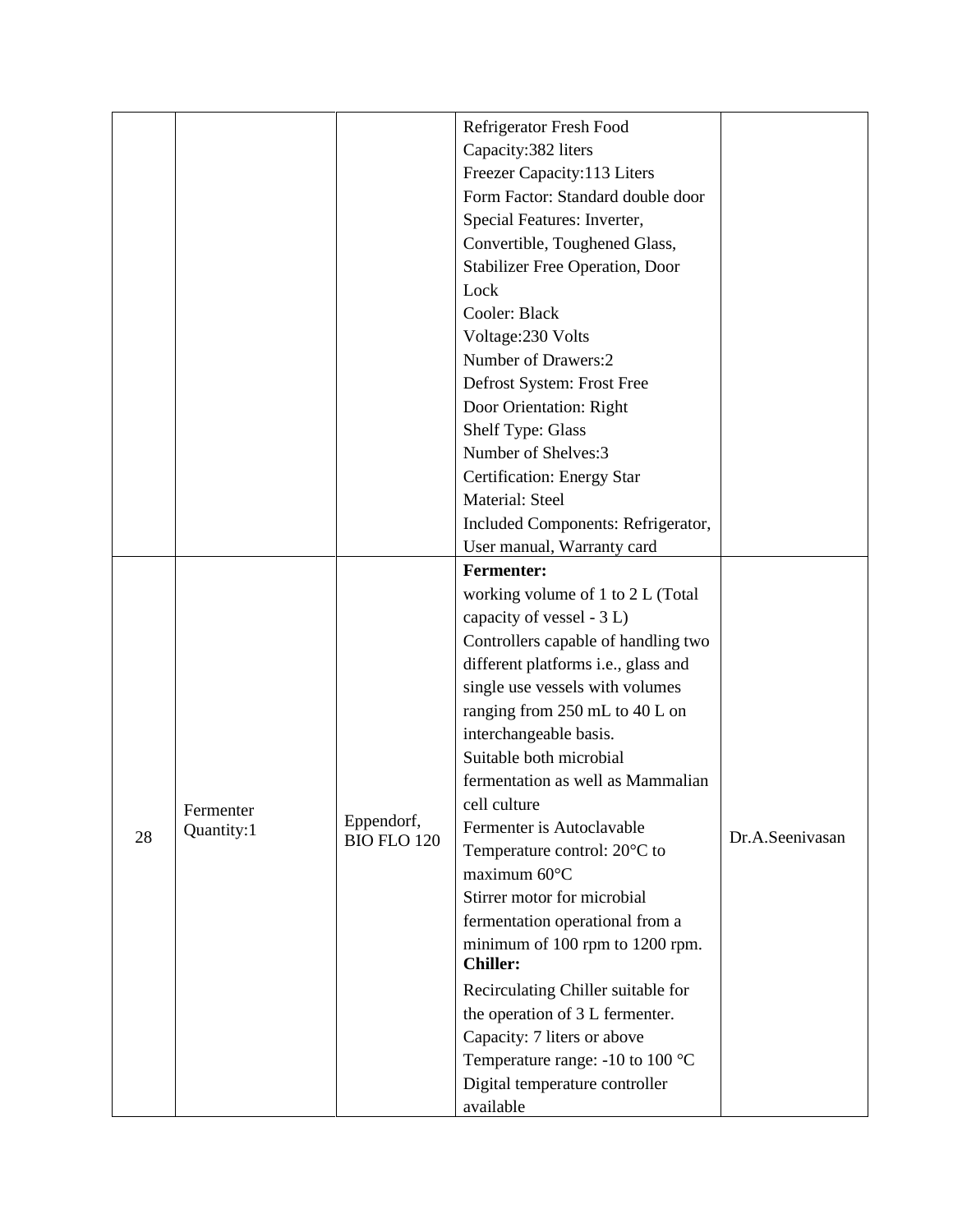|  |   | The material of construction is      |  |
|--|---|--------------------------------------|--|
|  |   | resistant to corrosion               |  |
|  |   | It provides provision for drain      |  |
|  |   | Auto restart and auto cut off option |  |
|  |   | available.                           |  |
|  |   | Air compressor                       |  |
|  |   | Air Compressor compatible with 3     |  |
|  |   | L fermenter                          |  |
|  |   | Compressor is light weight,          |  |
|  |   | compact, oil free and rocking piston |  |
|  |   | type. Air vents available            |  |
|  |   | Motor H.P: $0.75 - 1$ , Noise level  |  |
|  |   | (dB): 60 or less, Max. Pressure bar: |  |
|  | 7 |                                      |  |
|  |   | <b>Autoclave</b>                     |  |
|  |   | Autoclave suitable for sterilization |  |
|  |   | of a 3 L fermenter.                  |  |
|  |   | Autoclave have internal basket       |  |
|  |   | which can hold fermenter with all    |  |
|  |   | components for sterilization         |  |
|  |   | purpose.                             |  |
|  |   | Material of construction: double     |  |
|  |   | walled stainless steel               |  |
|  |   | Autoclave dimensions – internal:     |  |
|  |   | min. diameter - 450 mm and min.      |  |
|  |   | height - 700 mm.                     |  |
|  |   | Nitrogen cylinder included.          |  |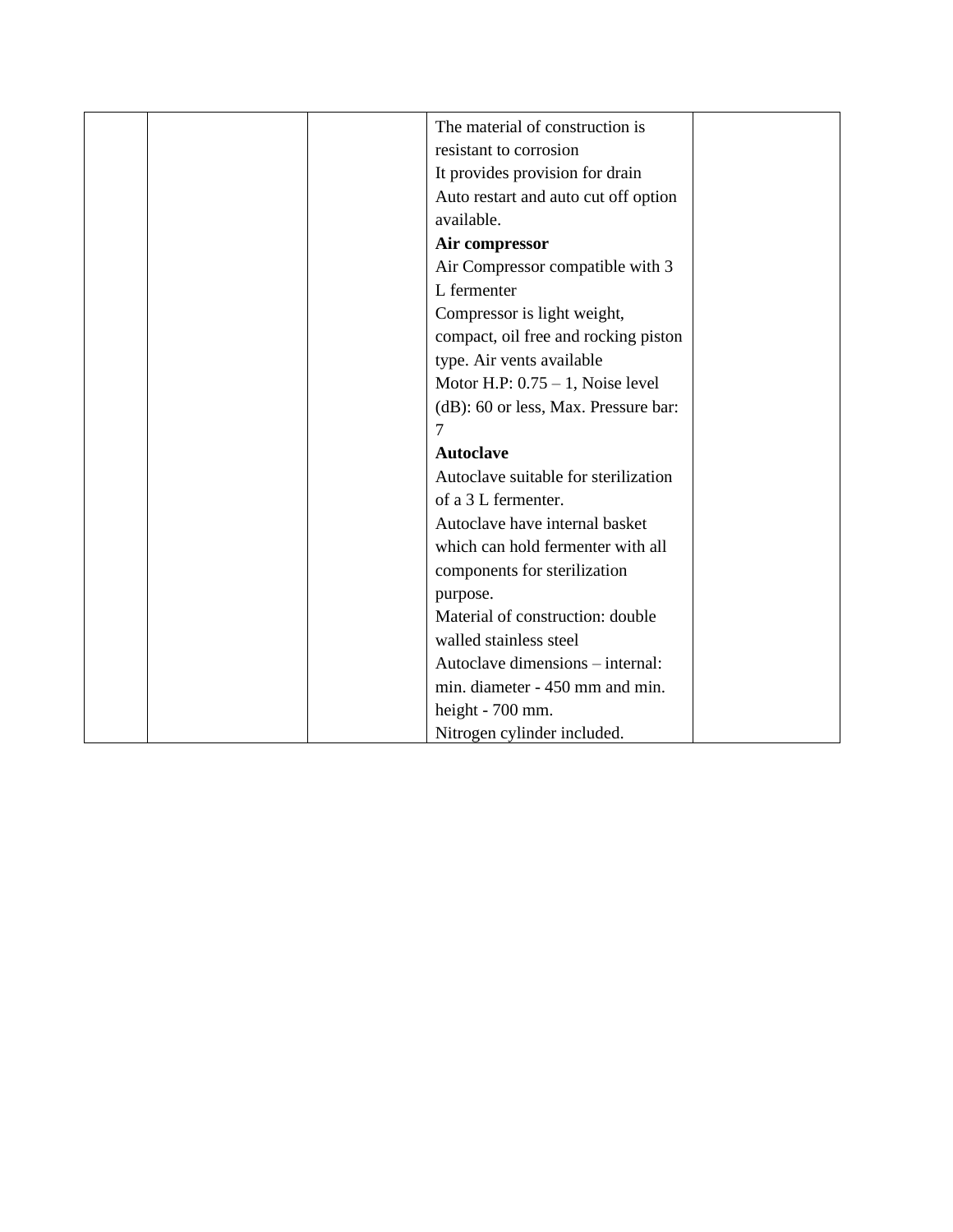### DEPARTMENT OF CIVIL ENGINEERING

#### List of Major equipment

|                | <b>Concrete Technology Lab</b>                                                                                                          |
|----------------|-----------------------------------------------------------------------------------------------------------------------------------------|
| S.NO           | Name of the equipment /Item                                                                                                             |
| 1              | Vibrating table IS:2514-1963                                                                                                            |
| $\overline{2}$ | Hot air oven                                                                                                                            |
| 3              | Needle vibrator                                                                                                                         |
| $\overline{4}$ | 4 Piller Compression Testing Machine                                                                                                    |
| 5              | Vee Bee Consistometer as per IS: 10510-1983                                                                                             |
| 6              | Vibrating Machine as per IS: 10080-1982                                                                                                 |
| $\tau$         | Rebound Hammer test instrument with all accessories                                                                                     |
| 8              | Concrete drum mixer                                                                                                                     |
| 9              | Electronic weighing balance 100KG readability 10gm                                                                                      |
| 10             | Electromagnetic sieve shaker                                                                                                            |
| 11             | Flow table(electrically operated)                                                                                                       |
| 12             | Concrete Permeabilty Apparatus 3 cell model for 100 mm cube                                                                             |
| 13             | Concrete Permeabilty Apparatus 3 cell model for 150 mm cube                                                                             |
| 14             | <b>Accelerated Curing Tank</b>                                                                                                          |
| 15             | <b>Bouyance Balance Apparatus</b>                                                                                                       |
|                | <b>Geotechnical Engineering Lab</b>                                                                                                     |
| S.NO           | Name of the equipment /Item                                                                                                             |
| $\mathbf{1}$   | HS31.515 Automatic Sieve Shaker                                                                                                         |
| $\overline{2}$ | HOS Thermostatically Controlled Hot Air Oven                                                                                            |
| 3              | HS 12.10 Permeability Apparatus (For determenation of coffcient of permeability by constant<br>head parameter & variable head parameter |
| $\overline{4}$ | HS 22.15 Unconfined Compression Apparatus                                                                                               |
| 5              | HS 24.15 Direct shear apparatus, load frame 2 KN Capacity with proving ring and dail<br>gauges                                          |
| 6              | HS 24.617: Electronic Direct Shear Apparatus; 12 speed Motorised with Microprocessor<br>based touch panal electronic unit               |
| $\overline{7}$ | HS 18.35 : Three Gang Bench Type Consolidation Apparatus                                                                                |
| 8              | Hydrometer analysis Set up (Soil hydrometer, motor operated stirrer, digital thermometer,<br>sodium hexametaphosphate)                  |
| 9              | HS 16.07: Soil sample extruder with hydralic jack system                                                                                |
| 10             | Motor Driven Automatic Soil Compactor                                                                                                   |
| 11             | Triaxial shear test and unconfined compressive strenght test apparatus : Eletrically operated                                           |
|                | <b>Surveying Lab</b>                                                                                                                    |
| S.NO           | Name of the equipment /Item                                                                                                             |
| 1              | Hand Held GPS                                                                                                                           |
| $\sqrt{2}$     | California Bearing Ratio test Apparatus                                                                                                 |
| 3              | Electronic Digital Theodolite 1/2 accaracy                                                                                              |
| $\overline{4}$ | Electronic Total Station (Refractor less)                                                                                               |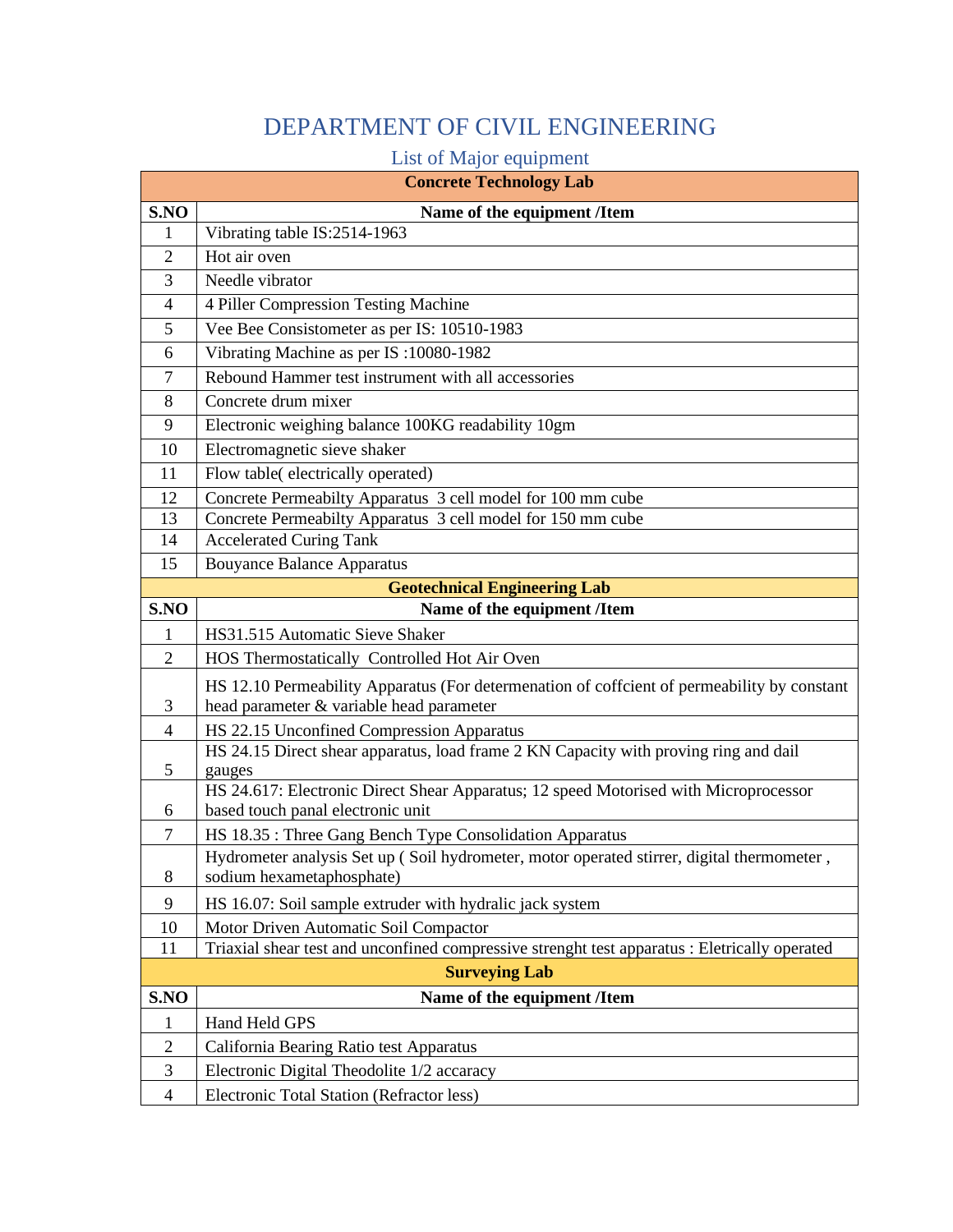|                | <b>Environmental Engineering Lab</b>                            |  |  |  |
|----------------|-----------------------------------------------------------------|--|--|--|
| S.NO           | Name of the equipment /Item                                     |  |  |  |
| 1              | PH Meter                                                        |  |  |  |
| $\overline{c}$ | Handheld Conductivity Meter                                     |  |  |  |
| 3              | Benchtop Dissolved Oxygen Menter                                |  |  |  |
| $\overline{4}$ | Handy Dissolved Oxygen Menter                                   |  |  |  |
| 5              | <b>Turbidity Meter</b>                                          |  |  |  |
| 6              | Micro Centrifuge                                                |  |  |  |
| 7              | Oven                                                            |  |  |  |
| 8              | Vacuum Pump                                                     |  |  |  |
| 9              | High Temperature Horizental Muffle Furnace                      |  |  |  |
| 10             | <b>Weighing Balance</b>                                         |  |  |  |
| 11             | <b>BOD</b> Incubator                                            |  |  |  |
| 12             | Refrigerator                                                    |  |  |  |
| 13             | <b>COD</b> Digester                                             |  |  |  |
| 14             | Jar Test Apparatus                                              |  |  |  |
| 15             | <b>Research Centrifuge</b>                                      |  |  |  |
| 16             | Orbital Shaking Incubator                                       |  |  |  |
| 17             | Mini Rotary Shaker                                              |  |  |  |
| 18             | <b>UV-Visible Spectrometer</b>                                  |  |  |  |
| 19             | Ultrapure RO+MilliQ                                             |  |  |  |
| 20             | Autoclave                                                       |  |  |  |
| 21             | Laminar Hood                                                    |  |  |  |
| 22             | Ion Selective Electrode (ion meter, fluoride, bromide & iodide) |  |  |  |
|                | FM & HM LAB                                                     |  |  |  |
| $\mathbf{1}$   | Reynold's Apparatus                                             |  |  |  |
| $\overline{2}$ | Pitot Static Tube Apparatus                                     |  |  |  |
| 3              | <b>Pipe Friction Apparatus</b>                                  |  |  |  |
| $\overline{4}$ | Open Circuit SubSonic Tunnel                                    |  |  |  |
| 5              | Metacentric Height Apparatus                                    |  |  |  |
| 6              | <b>Bernoullis Theorem Apparatus</b>                             |  |  |  |
| 7              | <b>Tilting Fume</b>                                             |  |  |  |
| 8              | Centrifugal Pump Test Rig                                       |  |  |  |
| 9              | <b>Francis Turbine</b>                                          |  |  |  |
| 10             | Kaplan Turbine                                                  |  |  |  |
| 11             | Pelton Wheel Turbine                                            |  |  |  |
|                | <b>Engineering Geology Lab</b>                                  |  |  |  |
| S.NO           | Name of the equipment /Item                                     |  |  |  |
| $\mathbf{1}$   | Spectrometer                                                    |  |  |  |
| $\mathfrak{2}$ | Laboratory Polarising Microscope "Radical" Make                 |  |  |  |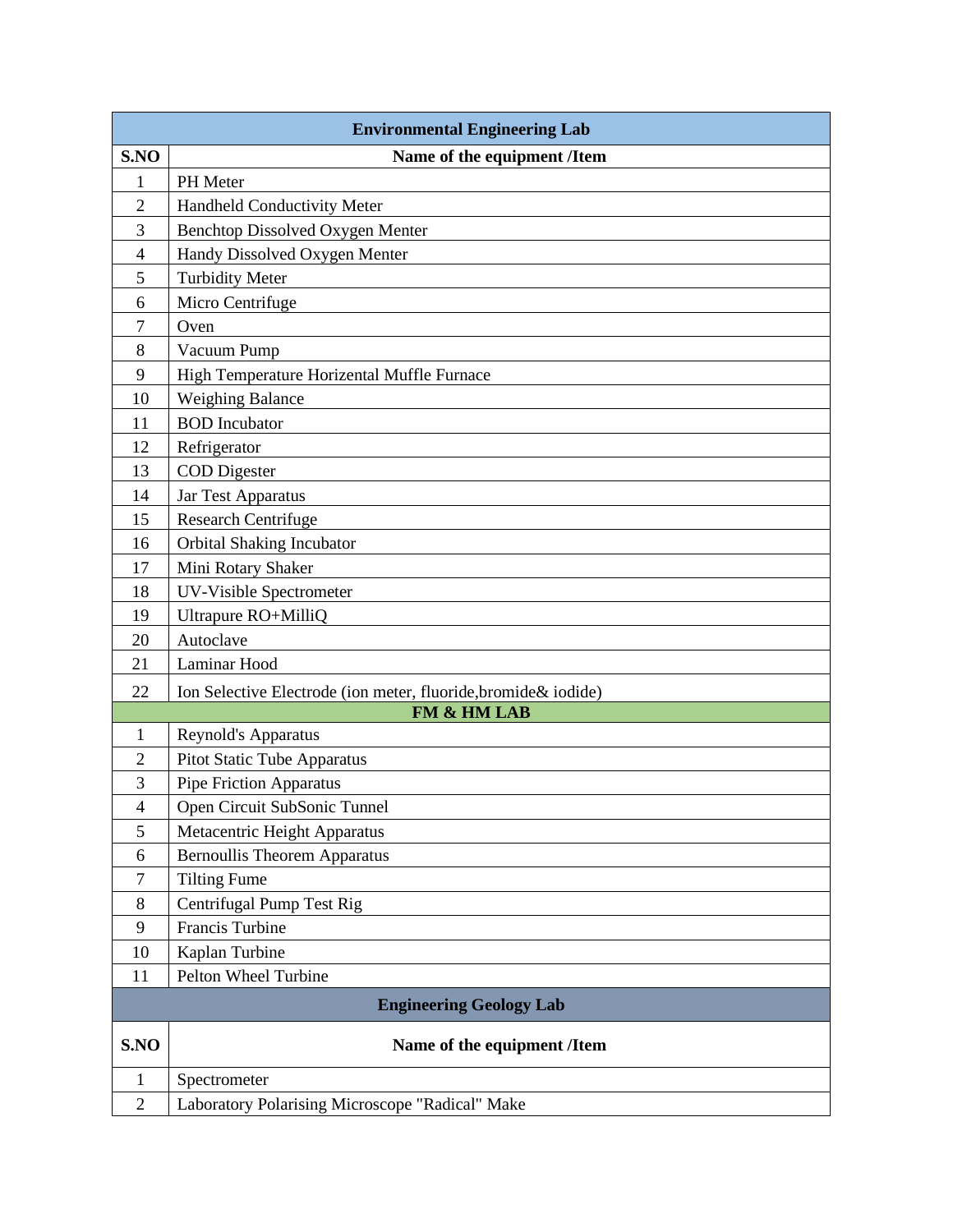## Department of Chemical Engineering

#### List of Major equipment

| S.<br>No.      | Name of the Equipment                                                              | <b>Model</b><br><b>Number</b> | <b>Technical Specification</b>                                                                                                                                                                                                                                                                                                                                                                                                                              | Faculty-in-<br>charge    |
|----------------|------------------------------------------------------------------------------------|-------------------------------|-------------------------------------------------------------------------------------------------------------------------------------------------------------------------------------------------------------------------------------------------------------------------------------------------------------------------------------------------------------------------------------------------------------------------------------------------------------|--------------------------|
| $\mathbf{1}$   | Iso Thermal Batch Reactor                                                          | CLCRE 07                      | Temp. Sensor: RTD PT-100<br>type<br>Control panel comprises of :<br>Digital Temp.PID Controller : 0-<br>199.9°C, (For Water Bath)                                                                                                                                                                                                                                                                                                                           |                          |
| $\mathfrak{2}$ | Plug Flow Tubular<br>Reactor(Coiled tube type &<br>Compressed air feed system)     | CLCRE 05                      | <b>Reactor: Material Stainless</b><br>Steel, Volume (0.6-0.7) Ltrs<br>(approx.). Feed Tank (2Nos.) :<br>Material Stainless Steel,<br>Capacity - 20 Ltrs. Pressure<br>Regulator: 0-2 Kg/cm2.<br>Pressure Gauge : Bourdon type<br>$0-2$ Kg/cm2.                                                                                                                                                                                                               |                          |
| $\mathfrak{Z}$ | <b>Continuous Stirred Tank</b><br>Reactor(CSTR)                                    | CLCRE01                       | Pressure Regulator: 0-2 Kg/cm2<br>Pressure Gauge : Bourdon type<br>0-2 Kg/cm2 (ISI Make)                                                                                                                                                                                                                                                                                                                                                                    |                          |
| $\overline{4}$ | <b>Combined Flow</b><br>Reactor(Compressed air feed<br>system)                     | <b>CLCRE 11</b>               | Pressure Regulator: 0-2<br>Kg/cm2<br>Pressure Gauge : Bourdon type<br>$0-2$ Kg/cm2                                                                                                                                                                                                                                                                                                                                                                          | Dr. Vinoth<br>Kumar Raja |
| $\mathfrak{S}$ | <b>Cascade Continuously Stirred</b><br>Tank Reactor(Compressed air<br>feed system) | CLCRE 03                      | Pressure Regulator: 0-2 Kg/cm2<br>Pressure Gauge : Bourdon type<br>0-2 Kg/cm2 (ISI Make)                                                                                                                                                                                                                                                                                                                                                                    |                          |
| 6              | Packed Bed<br>Reactor(Compressed air feed<br>system)                               | <b>CLCRE 10</b>               | <b>Reactor Column: Material</b><br>Borosilicate Glass, Volume 1.2<br>Ltrs. (approx). Packing:<br>Rasching Rings, Material<br>Borosilicate Glass. Size 6-8 mm<br>(approx.). Feed Tank (2Nos.):<br>Material Stainless Steel,<br>Capacity 20 Ltrs. Feed<br>Circulation : By Peristaltic Pump<br>(2Nos.). Computer controlled for<br>different RPM. Piping : Stainless<br>Steel and Silicon pipe. Product<br>Analysis: By Electronic Sensor,<br>Output 4-20 mA. |                          |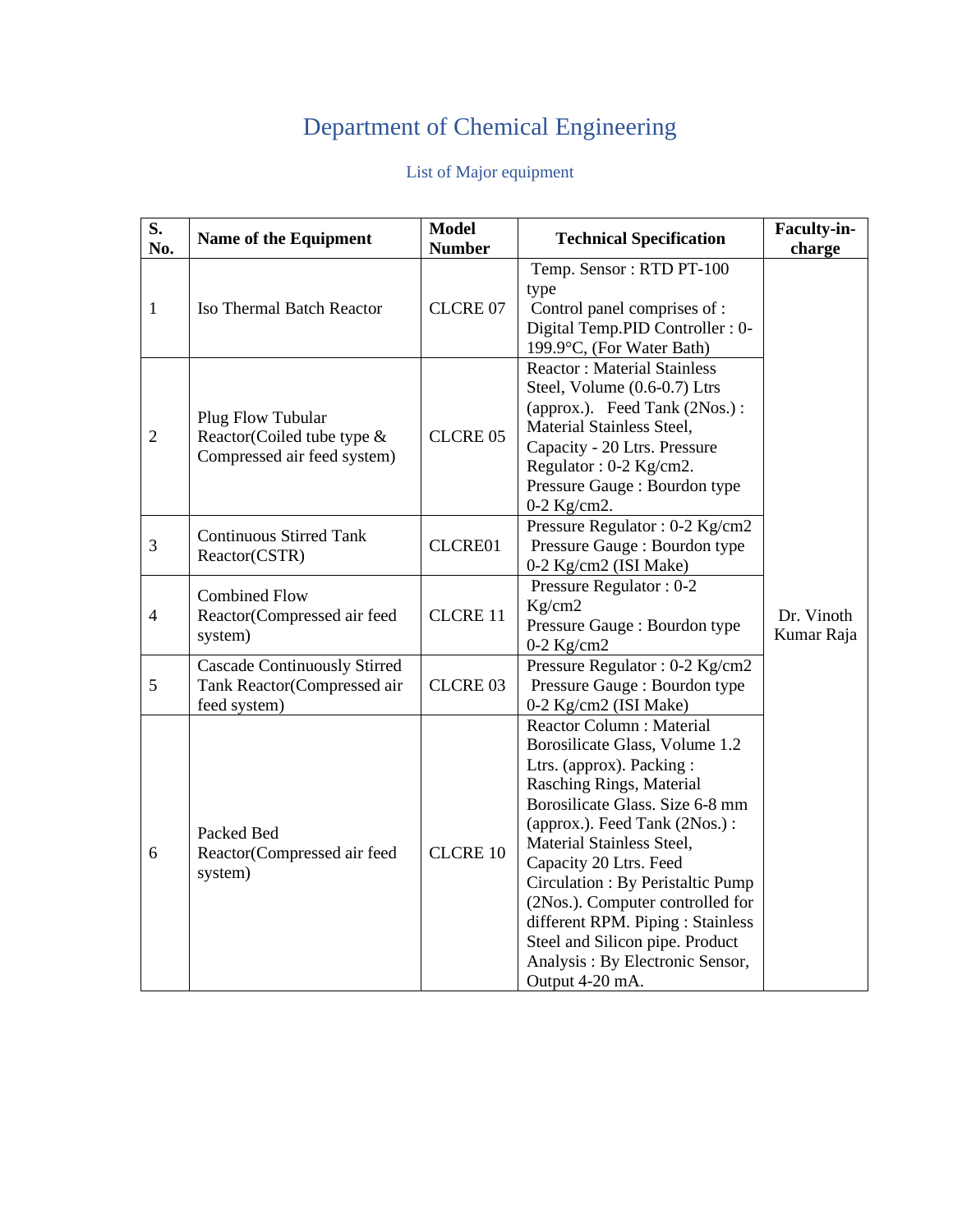| 7              | <b>Condensation Polymerization</b><br>Set-Up                            | <b>CLCRE 19</b>               | Condensate collecting tank:<br>Material Stainless Steel,<br>Capacity 5 Ltrs. Temperature<br>sensors: RTD PT-100 type<br>Control panel comprising of :<br>Digital Temperature Controller :<br>0-199.9°C RTD PT-100 type<br>(For Reactor).<br>RPM Indicator : Digital, Non-<br>contact type. |                       |
|----------------|-------------------------------------------------------------------------|-------------------------------|--------------------------------------------------------------------------------------------------------------------------------------------------------------------------------------------------------------------------------------------------------------------------------------------|-----------------------|
| 8              | <b>Fixed Bed Catalytic Reactor</b>                                      | CLCRE 26                      | The feed flow rate variable<br>between 0 and 20ml/min.<br>The FIA pump able to give flow<br>rates up to 2.5ml/min.                                                                                                                                                                         |                       |
| 9              | <b>RTD Studies in CSTR</b>                                              | <b>CLCRE 14</b>               | Pressure Regulator: 0-2 Kg/cm2<br><b>Pressure Gauge</b><br>: Bourdon<br>type 0-2 Kg/cm2                                                                                                                                                                                                    |                       |
| 10             | <b>RTD Studies in PFR</b>                                               | CLCRE 15                      | Pressure Regulator: 0-2<br>Kg/cm2.<br>Pressure Gauge : Bourdon type<br>$0-2$ Kg/cm2.                                                                                                                                                                                                       |                       |
| 11             | <b>Chemical Reactor Trainer</b>                                         | CLCRE 16                      | Measurement of conductivity $=$<br>$0-200$ mS<br>Temperature = $0-1000C$<br>Tubular reactor: A 20-30 meter                                                                                                                                                                                 |                       |
|                |                                                                         |                               |                                                                                                                                                                                                                                                                                            |                       |
|                |                                                                         |                               | <b>MASS TRANSFER LABORATORY</b>                                                                                                                                                                                                                                                            |                       |
| S.<br>No.      | Name of the Equipment                                                   | <b>Model</b><br><b>Number</b> | <b>Technical Specification</b>                                                                                                                                                                                                                                                             | Faculty-in-<br>charge |
| $\mathbf{1}$   | Liquid-Liquid Extraction in<br>Packed Bed                               | KCMT 101                      | Diameter of column:0.048m,<br>column height:0.75m                                                                                                                                                                                                                                          |                       |
| 3              | Sieve Plate Distillation<br>Column                                      | KCMT 112                      | No. of plates:07                                                                                                                                                                                                                                                                           |                       |
| $\overline{4}$ | <b>Packed Bed Distillation</b><br>Column                                | KCMT 113                      | Packed height:0.90m                                                                                                                                                                                                                                                                        |                       |
| 6              | Absorption in Packed Bed                                                | KCMT <sub>122</sub>           | Diameter of the<br>column:0.048m,column<br>height: $0.750m$                                                                                                                                                                                                                                |                       |
| 8              | Solid In Air Diffusion<br>Apparatus                                     | KCMT 132                      | Diameter of column:0.050m                                                                                                                                                                                                                                                                  | Dr. Vinoth            |
| 9              | Forced Draft Tray Dryer                                                 | KCMT 142                      | Diameter of orifice: 0.026m,<br>diameter of pipe:0.052m                                                                                                                                                                                                                                    | Kumar Raja            |
| 10             | Mass Transfer with/without<br>Chemical Reacion(Solid-<br>Liquid System) | KCMT 144                      | Rod diameter:0.007m                                                                                                                                                                                                                                                                        |                       |
| 11             | <b>Adsorption Studies</b>                                               | <b>KCMT 165</b>               | Length of column:0.5mtrs,<br>diameter of column:70mm                                                                                                                                                                                                                                       |                       |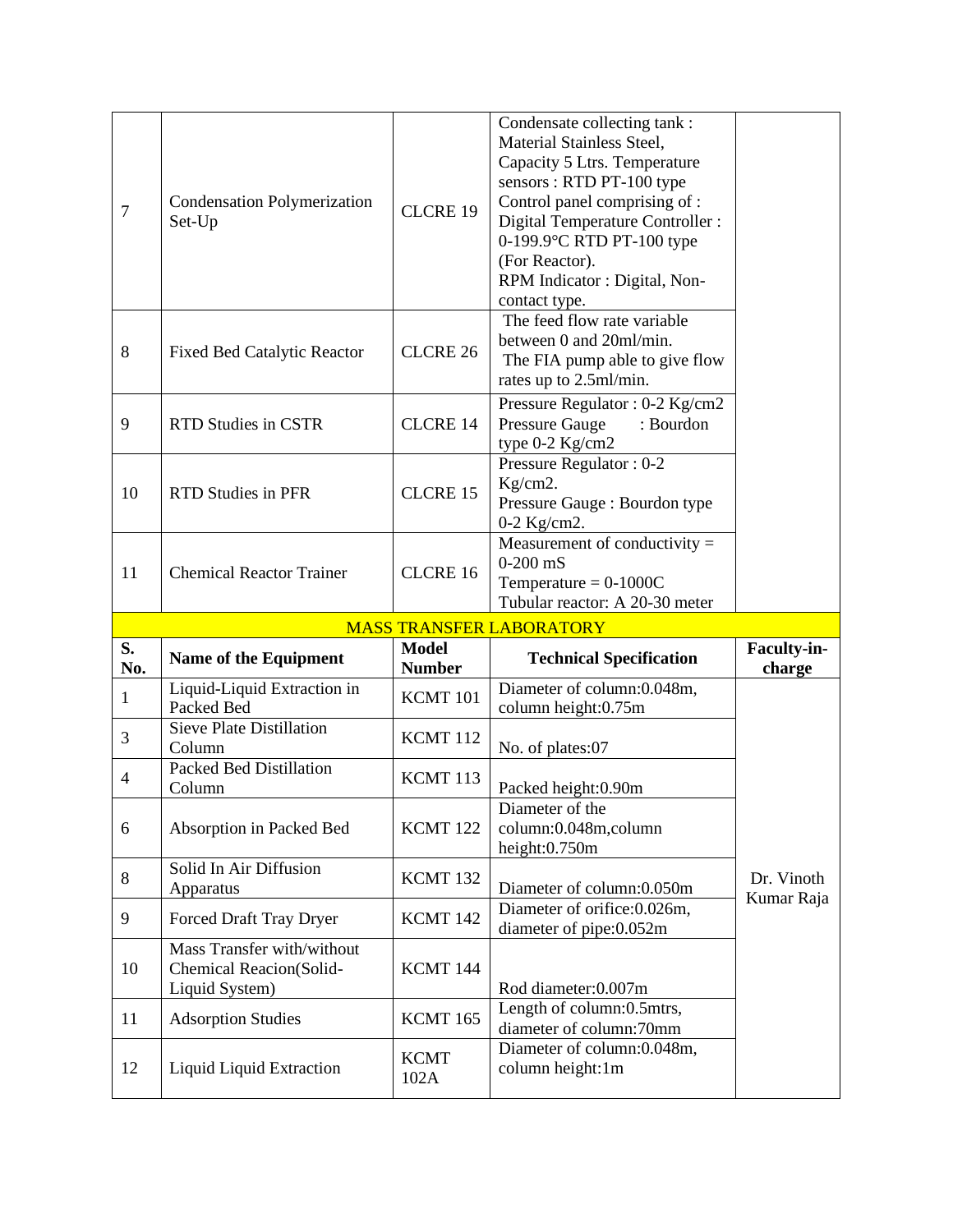| PROCESS CONTROL AND INSTRUMENTATION LABORATORY |                                             |                               |                                                                                                                                                                                                                                                                                                                                                                                                                                                                                                                                                                                                                         |                                     |
|------------------------------------------------|---------------------------------------------|-------------------------------|-------------------------------------------------------------------------------------------------------------------------------------------------------------------------------------------------------------------------------------------------------------------------------------------------------------------------------------------------------------------------------------------------------------------------------------------------------------------------------------------------------------------------------------------------------------------------------------------------------------------------|-------------------------------------|
| S.<br>No.                                      | Name of the Equipment                       | <b>Model</b><br><b>Number</b> | <b>Technical Specification</b>                                                                                                                                                                                                                                                                                                                                                                                                                                                                                                                                                                                          | Faculty-in-<br>charge               |
| $\mathbf{1}$                                   | <b>Flapper Nozzle System</b>                | <b>BSP20</b>                  | <b>Flapper Nozzle System:</b><br>Combined With Flapper $&$<br><b>Nozzle</b><br>assembly. Micrometer: For<br>Linear displacement<br>measurement. Pressure<br>Regulator: Compatible range.<br>Pressure Gauge: Compatible<br>range. Piping : Size 1/4".                                                                                                                                                                                                                                                                                                                                                                    |                                     |
| 3                                              | <b>Control Valve Characteristics</b>        | <b>BSP08</b>                  | Control Valve: 2Nos.<br>Characteristics : Linear & Equal<br>$\%$ . Type : Pneumatic, Size : ½".<br>Actuator: 15 Sq. Inch. Stroke:<br>14 mm. Input : 3-15 PSIG.<br><b>Water Tank: Material Stainless</b><br>Steel, Capacity 25 litres. Water<br>Circulation: FHP Pump<br>Champion/Standard make.<br><b>Overhead Tank: Material</b><br>Stainless Steel, Capacity 10 Ltrs.<br>Flow Measurement: By<br>Rotameter. Pressure Head<br>measurement : By Single column<br>manometer. Pressure Regulator:<br>0-2 kg/cm <sup>2</sup> . Pressure Gauge :<br>Bourdon type, 0-2 kg/cm <sup>2</sup> .<br>Piping : Size $\frac{1}{2}$ " | Dr. P.<br>Dinesh<br>Sankar<br>Reddy |
| $\overline{4}$                                 | <b>Characteristics of PID</b><br>Controller | BSP01Y                        | Temperature: 40-640 °C                                                                                                                                                                                                                                                                                                                                                                                                                                                                                                                                                                                                  |                                     |
| 5                                              | Temperature Control Trainer                 | BSP17Y                        | Temperature Transmitter: Input<br>RTD PT-100 (Range 0-100°C),<br>Output 4-20 mA. Process tank:<br>Material Stainless Steel,<br>Capacity 0.5 lit (approx.). Heater<br>: Nichrome Wire Heater,<br>Capacity 1 kW Thyristor<br>Controller: Input 4-20mA for<br>heater. Flow Measurement : By<br>Rotameter. Piping : Size 1/4".<br>Interfacing unit: For input-<br>output communication with<br>auto/manual facility. Micro-<br>processor Controller: PID<br>Setting, auto tuning, fully<br>programmable with serial.<br>communication Software: For<br>experimentation, PID control,                                        |                                     |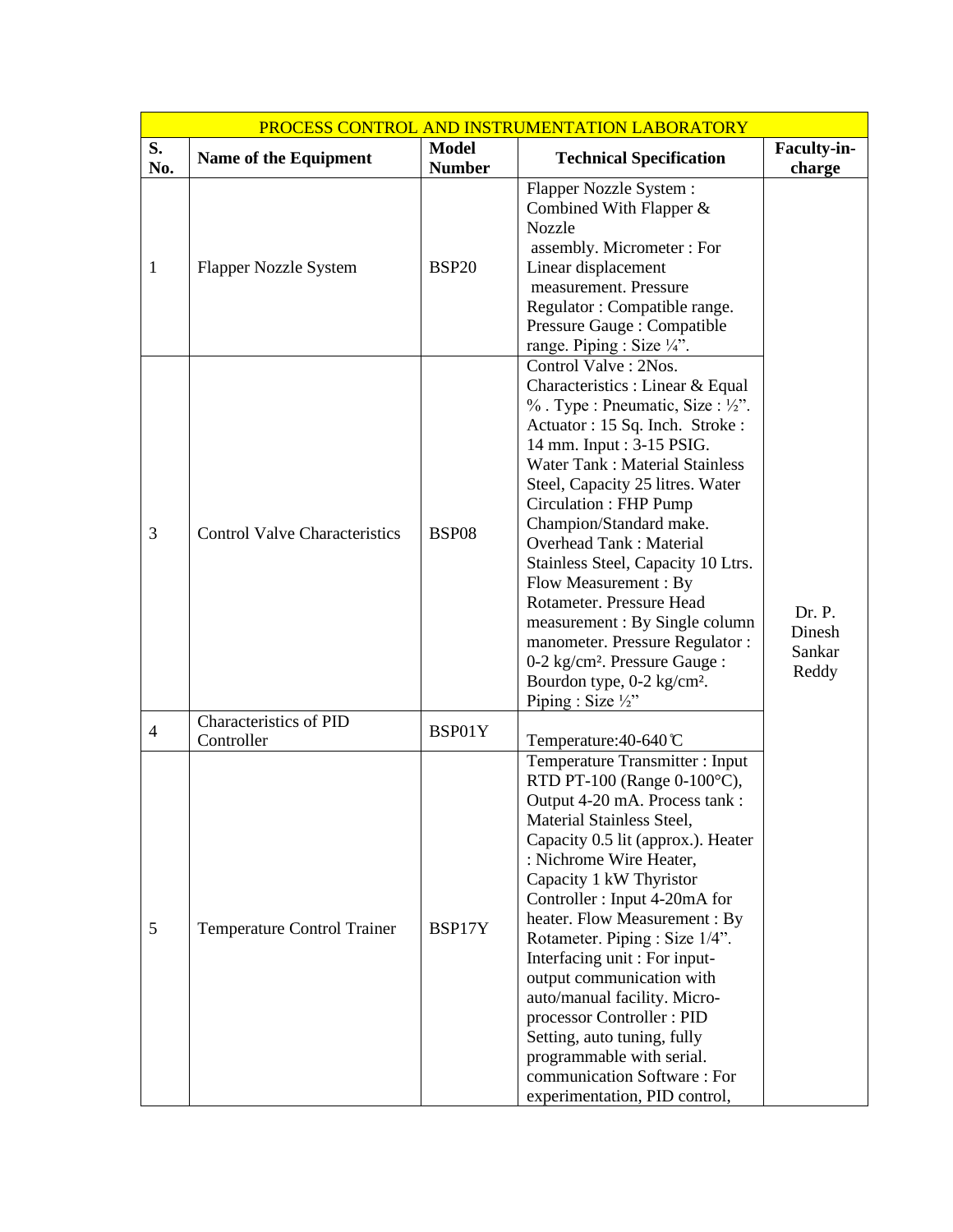|        |                                 |                  | Data logging, trend plot, offline<br>analysis and printing.                                                                                                                                                                                                                                                                                                                                                                                                                                                                                                                                                                                                                                                                                                                                                                                                                                                                |  |
|--------|---------------------------------|------------------|----------------------------------------------------------------------------------------------------------------------------------------------------------------------------------------------------------------------------------------------------------------------------------------------------------------------------------------------------------------------------------------------------------------------------------------------------------------------------------------------------------------------------------------------------------------------------------------------------------------------------------------------------------------------------------------------------------------------------------------------------------------------------------------------------------------------------------------------------------------------------------------------------------------------------|--|
|        |                                 |                  |                                                                                                                                                                                                                                                                                                                                                                                                                                                                                                                                                                                                                                                                                                                                                                                                                                                                                                                            |  |
|        |                                 |                  |                                                                                                                                                                                                                                                                                                                                                                                                                                                                                                                                                                                                                                                                                                                                                                                                                                                                                                                            |  |
|        |                                 |                  |                                                                                                                                                                                                                                                                                                                                                                                                                                                                                                                                                                                                                                                                                                                                                                                                                                                                                                                            |  |
|        |                                 |                  |                                                                                                                                                                                                                                                                                                                                                                                                                                                                                                                                                                                                                                                                                                                                                                                                                                                                                                                            |  |
|        |                                 |                  | Rotameter range: 245-2450 LPH,                                                                                                                                                                                                                                                                                                                                                                                                                                                                                                                                                                                                                                                                                                                                                                                                                                                                                             |  |
| 6      | <b>Flow Control Trainer</b>     | BSP05-D          | head type flow transmitter<br>output: 4-20mADC, HART                                                                                                                                                                                                                                                                                                                                                                                                                                                                                                                                                                                                                                                                                                                                                                                                                                                                       |  |
| $\tau$ | <b>Level Control Trainer</b>    | <b>BSP06-D</b>   | Level Transmitter: Range 0-300<br>mm, Capacitance Type, Output<br>4-20 mA. Process tank : Material<br>SS with Scale. Capacity 2 Ltrs<br>approx. Water Tank: Material<br>Stainless Steel, Capacity 10 Ltrs.<br>Water Circulation: FHP Pump.<br>Champion/Standard make. Flow<br>Measurement : By Rotameter.<br>Control valve : Compatible<br>capacity with pneumatic<br>actuator. I/P converter : Input 4-<br>20mA, Output 3-15 PSIG.<br>• Pressure Regulator : 0-2<br>kg/cm <sup>2</sup> .<br>• Pressure Gauge : Bourdon<br>type, $0-2$ kg/cm <sup>2</sup><br>• Piping : Size $\frac{1}{4}$ "<br>• Interfacing unit : For input-<br>output communication<br>with auto/manual facility<br>• Micro-processor Controller :<br>PID Setting, auto tuning, fully<br>programmable with serial<br>Communication<br>• Software : For<br>experimentation, PID control,<br>Data logging, trend plot, offline<br>analysis and printing. |  |
| 8      | <b>Pressure Control Trainer</b> | <b>BSP07-2-D</b> | Pressure Transmitter: Range 0-5<br>bar, type strain gauge,<br>output 4-20 mA.<br>• Process Tank : Material<br>Stainless Steel,<br>Capacity 1.5 Ltrs.<br>• Control Valve : Compatible<br>capacity with Pneumatic                                                                                                                                                                                                                                                                                                                                                                                                                                                                                                                                                                                                                                                                                                            |  |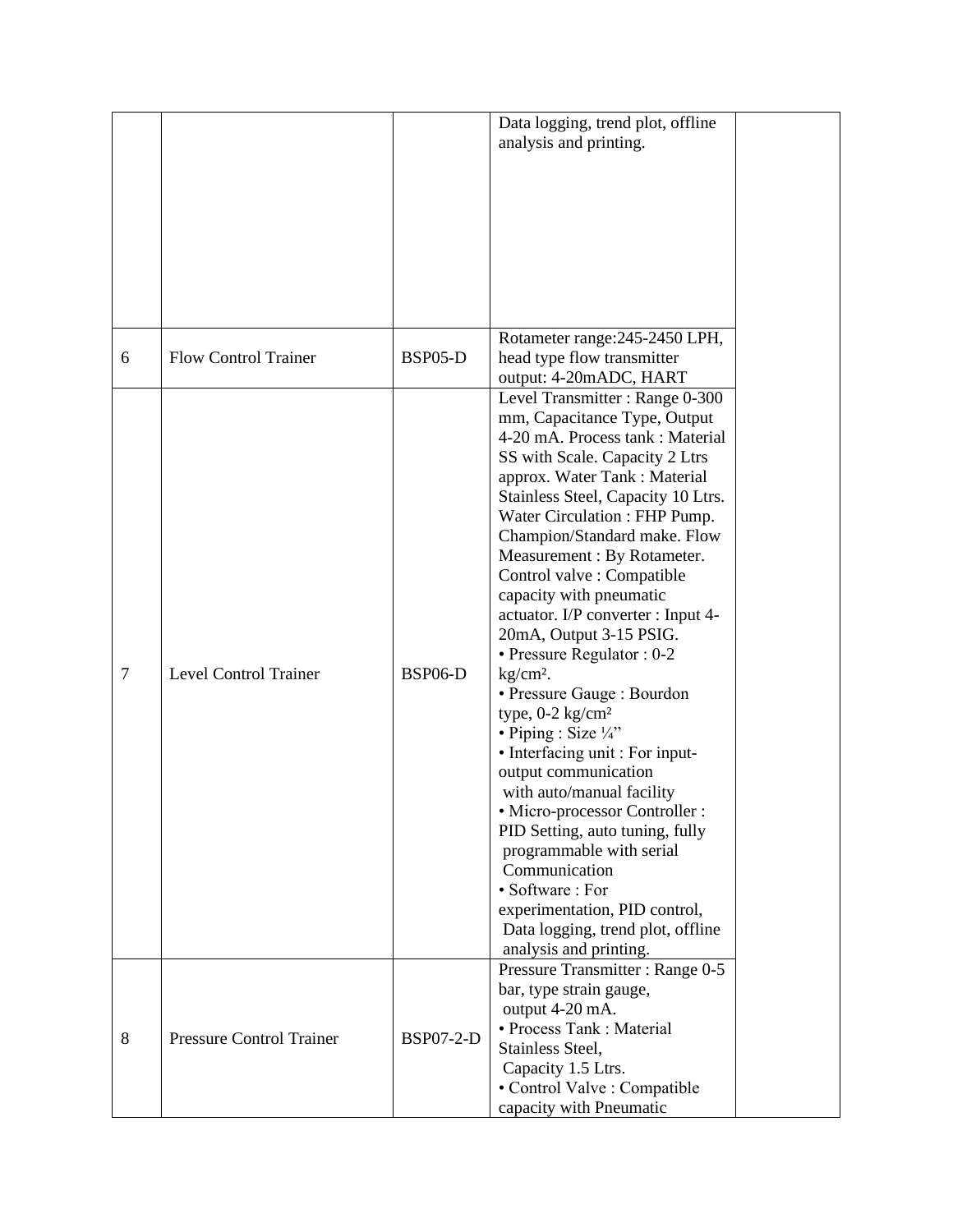|   |                                                 |        | Actuator.<br>$\cdot$ I/P converter : Input 4-20mA,<br>Output 3-15 PSIG.<br>• Pressure Regulator : 0-2 |  |  |  |  |
|---|-------------------------------------------------|--------|-------------------------------------------------------------------------------------------------------|--|--|--|--|
|   |                                                 |        | $kg/cm2$ .<br>• Pressure Gauge : Bourdon                                                              |  |  |  |  |
|   |                                                 |        | type, $0-2$ kg/cm <sup>2</sup> , $0-7$ kg/cm <sup>2</sup>                                             |  |  |  |  |
|   |                                                 |        | $\bullet$ Piping : P.U.<br>• Interfacing unit : For input-                                            |  |  |  |  |
|   |                                                 |        | output communication with                                                                             |  |  |  |  |
|   |                                                 |        | auto/manual facility<br>• Micro-processor Controller :                                                |  |  |  |  |
|   |                                                 |        | PID Setting, auto tuning, fully                                                                       |  |  |  |  |
|   |                                                 |        | programmable with serial                                                                              |  |  |  |  |
|   |                                                 |        | communication                                                                                         |  |  |  |  |
|   |                                                 |        | • Software : For<br>experimentation, PID control,                                                     |  |  |  |  |
|   |                                                 |        | Data logging, trend plot, offline                                                                     |  |  |  |  |
|   |                                                 |        | analysis and printing                                                                                 |  |  |  |  |
|   |                                                 |        | <b>Process Tank: Material Stainless</b>                                                               |  |  |  |  |
|   |                                                 |        | Steel, Circular,<br>with graduated level scale                                                        |  |  |  |  |
|   |                                                 |        | (3 Nos.) Capacity 3.5 litres each                                                                     |  |  |  |  |
|   |                                                 |        | (approx.)                                                                                             |  |  |  |  |
|   |                                                 |        | • Supply Tank : Material                                                                              |  |  |  |  |
|   |                                                 |        | Stainless steel, Capacity 20<br>litres.                                                               |  |  |  |  |
|   |                                                 |        | • Overhead tank : Material                                                                            |  |  |  |  |
|   |                                                 |        | Stainless steel, Capacity 5 litres.                                                                   |  |  |  |  |
|   |                                                 |        | • Water Circulation : FHP Pump,                                                                       |  |  |  |  |
|   |                                                 |        | Champion/Standard make.                                                                               |  |  |  |  |
|   |                                                 |        | • Piping : SS & PVC, size $\frac{1}{4}$ "<br>• Flow Measurement : By                                  |  |  |  |  |
|   | Interacting & Non-Interacting                   |        | Rotameter.                                                                                            |  |  |  |  |
| 9 | System                                          | BSP06Y | • The whole unit is assembled                                                                         |  |  |  |  |
|   |                                                 |        | rigidly on a base plate.                                                                              |  |  |  |  |
|   |                                                 |        | • An ENGLISH instruction<br>manual consisting of                                                      |  |  |  |  |
|   |                                                 |        | experimental                                                                                          |  |  |  |  |
|   |                                                 |        | procedures, block diagram etc.                                                                        |  |  |  |  |
|   |                                                 |        | will be provided along with the                                                                       |  |  |  |  |
|   |                                                 |        | Apparatus.<br>• The whole set-up is well                                                              |  |  |  |  |
|   |                                                 |        | designed and arranged on a rigid                                                                      |  |  |  |  |
|   |                                                 |        | structure                                                                                             |  |  |  |  |
|   |                                                 |        | painted with industrial PU Paint.                                                                     |  |  |  |  |
|   |                                                 |        |                                                                                                       |  |  |  |  |
|   |                                                 |        |                                                                                                       |  |  |  |  |
|   | <b>CHEMICAL ENGINEERING RESEARCH LABORATORY</b> |        |                                                                                                       |  |  |  |  |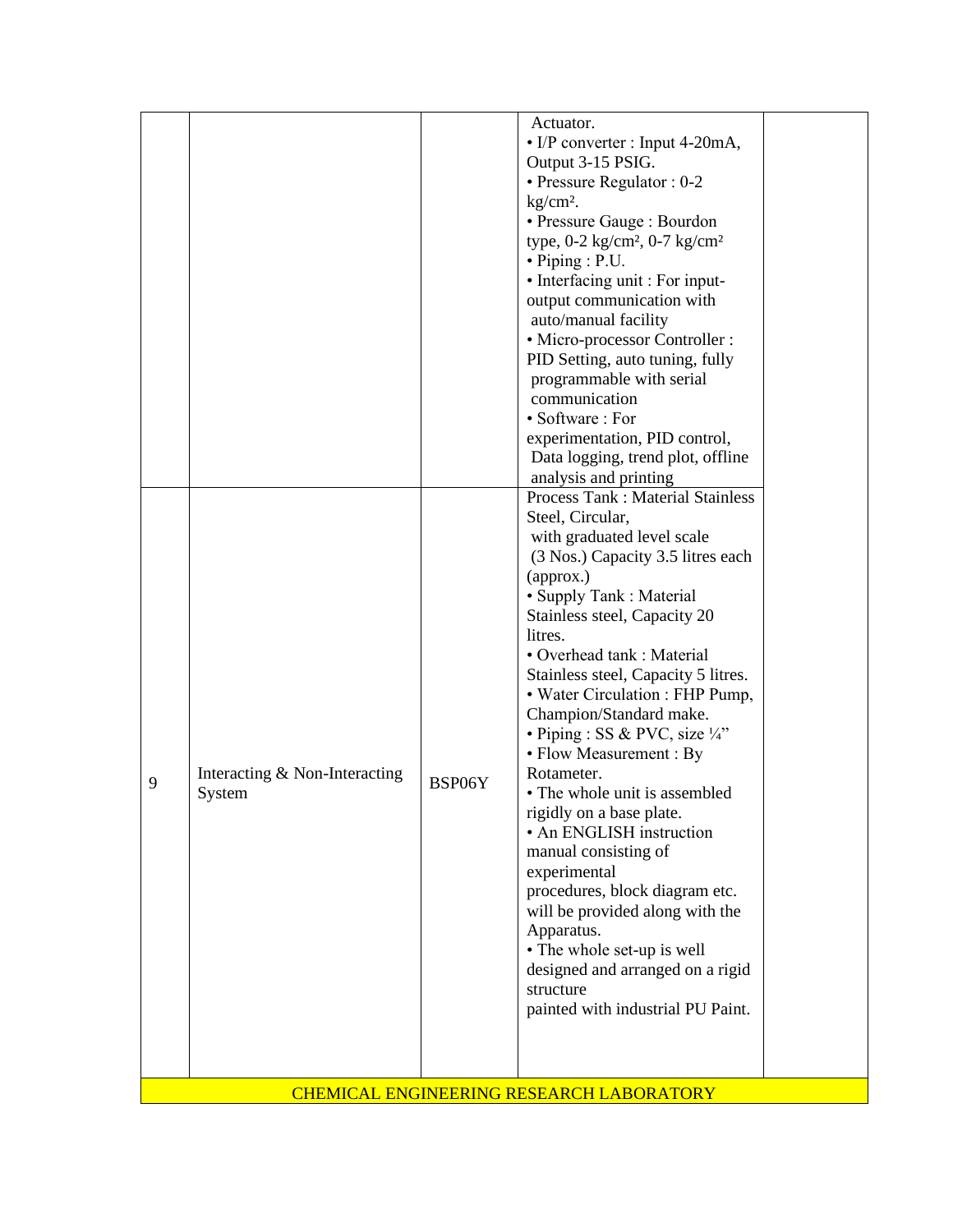| S.<br>No.      | Name of the Equipment                     | <b>Model</b><br><b>Number</b> | <b>Technical Specification</b>                         | <b>Faculty-in-</b><br>charge |
|----------------|-------------------------------------------|-------------------------------|--------------------------------------------------------|------------------------------|
|                | <b>Hydraulic Press</b>                    | Velan Eng.                    | 1 ton capacity                                         |                              |
| $2 \in$        | Mechanized Extruder                       | <b>VBCC</b>                   | 5.5 inner diameter, 11.5 outer<br>diameter             |                              |
| 3              | <b>High Temperature Muffle</b><br>Furnace | BST/MF/1<br>4508812           | Working Temp: $13508$ C Max.<br>temp: $1450^{\circ}$ C | Dr. P.<br>Dinesh             |
| $\overline{4}$ | Hot Air Oven                              | BST/HAO-<br>1123              | Volume: 45 ltrs                                        | Sankar<br>Reddy &            |
| 5              | <b>Ultra Sound Sonicator</b>              | <b>USB 3.5</b><br>H/DTR       | Capacity 3.5 ltrs                                      | Dr.Vinoth<br>Kumar Raja      |
| 6              | <b>Laboratory Refrigerator</b>            | <b>RLR-300</b>                | Temperature: $1-10^{\circ}$ C                          |                              |
| $\overline{7}$ | <b>Electronic Weighing Scale</b>          | <b>MAB 220</b>                | $220gm*0.1mg$                                          |                              |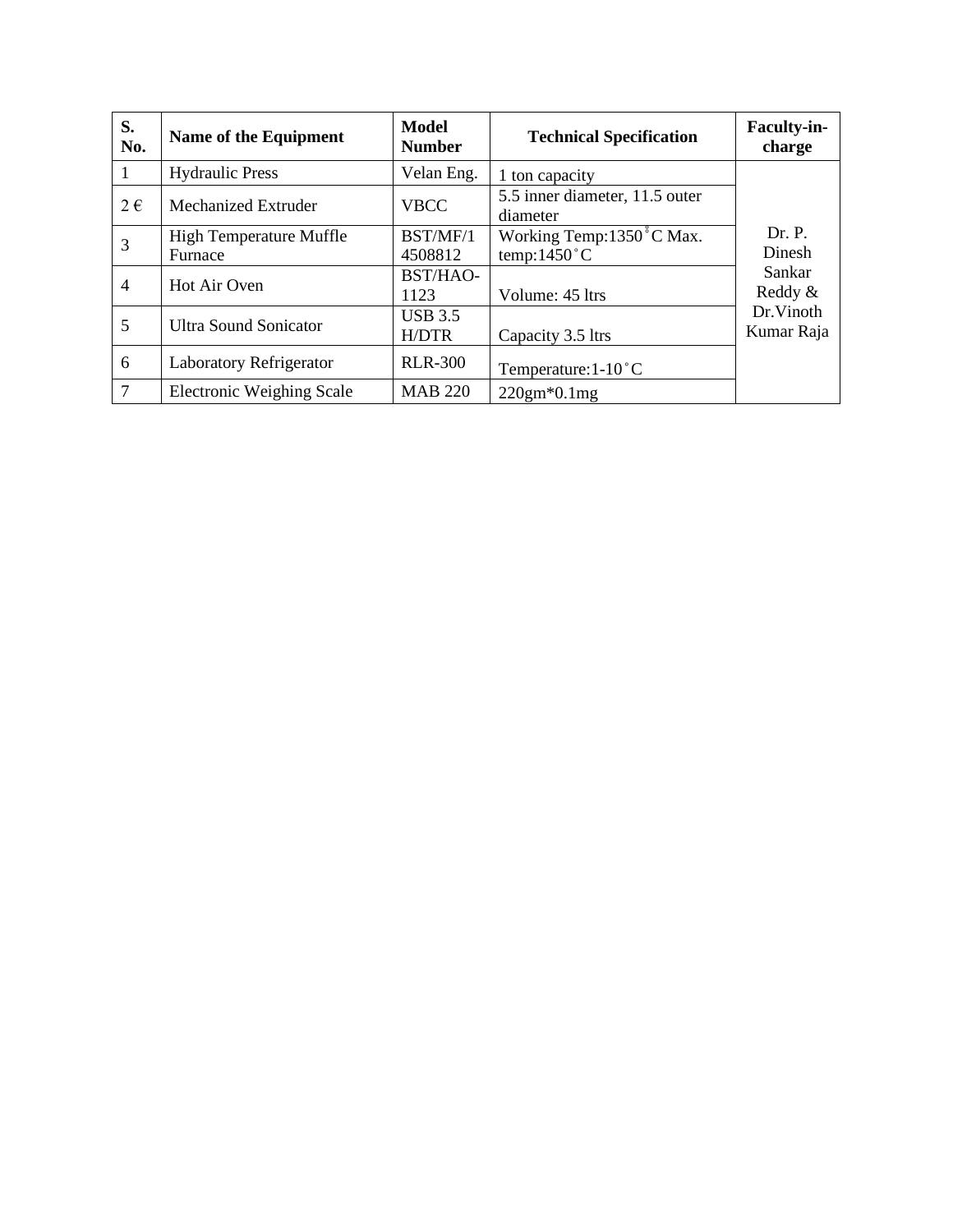#### DEPARTMENT OF COMPUTER SCIENCE AND ENGINEERING

| $-S.$ | Name of               | <b>Model</b>          | <b>Technical Specification</b>                                                          | Faculty-        |
|-------|-----------------------|-----------------------|-----------------------------------------------------------------------------------------|-----------------|
| No.   | the                   | <b>Number</b>         |                                                                                         | in-charge       |
|       | Equipment             |                       |                                                                                         |                 |
| 1.    | Cluster of 5          | <b>HPE ProLiant</b>   | Processor: 2 * Intel Xeon Bronze 3104                                                   | Dr.             |
|       | Rack                  | ML350                 | 1.7GHz/9.6GT/2133MHz/8.25MB/6C/Non-                                                     | Karthick        |
|       | <b>Servers</b>        | GEN10                 | HT/U0/85W                                                                               | Seshadri        |
|       |                       |                       | Memory: 2 * DDR4 2666 RDIMM 16GB                                                        |                 |
|       |                       |                       | Network: 1 * Dual Port Intel i350-AM2                                                   |                 |
|       |                       |                       | Gigabit LAN controller $+1^*Mgm$ LAN                                                    |                 |
|       |                       |                       | Storage Bay: 8 * Hot-Swap 3.5/2.5" HDD                                                  |                 |
|       |                       |                       | <b>Trays</b>                                                                            |                 |
|       |                       |                       | Expansion Slots: Full-length/Full-height<br>8* PCI-E 3.0 * 16(4 at * 16 Link or 8 at x8 |                 |
|       |                       |                       | Link)                                                                                   |                 |
|       |                       |                       | Half-Length/Low-Profile                                                                 |                 |
|       |                       |                       | Rear:                                                                                   |                 |
|       |                       |                       | $1*PCI-E$ 3.0 $*24$ (support with riser card)                                           |                 |
|       |                       |                       | $(1*PCI-E*16(*16 Gen3 Link)$ and $1*PCI-E*8$                                            |                 |
|       |                       |                       | $(*16Gen3 Link))$                                                                       |                 |
|       |                       |                       | Front:                                                                                  |                 |
|       |                       |                       | 1*PCI-E *8(internal HBA/RAID card)                                                      |                 |
|       |                       |                       | Graphics: 2 * Quadro P2000 5GB                                                          |                 |
|       |                       |                       | Storage: 3 * 600 GB SAS HDDs (or) 3.5"                                                  |                 |
|       |                       |                       | SATA3 HDD 2TB 7200RPM                                                                   |                 |
|       |                       |                       | Raid: Intel RAID supporting 0/1/5                                                       |                 |
|       |                       |                       | Front I/O Ports: $2 * USB$ 3.0 Ports + $2 * USB$                                        |                 |
|       |                       |                       | 2.0 Ports                                                                               |                 |
|       |                       |                       | Rear I/O Ports: 2 * USB 3.0 Ports, 1 * VGA                                              |                 |
|       |                       |                       | port, 1 * RJ-45 Mgmt LAN port, 2 * RJ-45                                                |                 |
|       |                       |                       | <b>GbE LAN</b> ports                                                                    |                 |
|       |                       | <b>Intel Xeon</b>     | Power Supply: 2 * 1600W Power Supply                                                    |                 |
| 2.    | 64-Core<br>Multi-core | 7210                  | Processor: Intel Xeon 7210, up to 1.50 GHZ,<br>64 core, 256 Threads                     | Dr.<br>Karthick |
|       | Machine               |                       | Mother Board: Intel S7200 APR family                                                    | Seshadri        |
|       |                       |                       | Memory: 64 GB DDR4 LRDIMM                                                               |                 |
|       |                       |                       | Storage: 500 GB SSD and 1 x 2 TB HDDS                                                   |                 |
|       |                       |                       | Cache: 32 MB on-CPU Cache                                                               |                 |
|       |                       |                       | Chipset: Intel C-612 chipset                                                            |                 |
|       |                       |                       | Expansion: 1 x PCle 3.0 x 16 or 1 x PCle                                                |                 |
|       |                       |                       | Gen3 X 20 (x16 or x4)                                                                   |                 |
|       |                       |                       | Ethernet: 2 x ethernet Ports                                                            |                 |
|       |                       |                       | External IO: 2 x USB 3.0                                                                |                 |
| 3.    | Tower                 | <b>Dell Precision</b> | Processor: Intel Xeon W-2265 CPU 3.50GHz,                                               | Dr.             |
|       | Server                | 5820                  | 3504 Mhz, 12 Cores, 24 Logical Processors                                               | Karthick        |
|       |                       |                       | Mother Board: Intel Xeon Processors P                                                   | Seshadri        |
|       |                       |                       | family/Core i7 IOxAPIC                                                                  |                 |
|       |                       |                       | Memory: 32 GB DDR4                                                                      |                 |
|       |                       |                       | Storage: 500 GB HDD                                                                     |                 |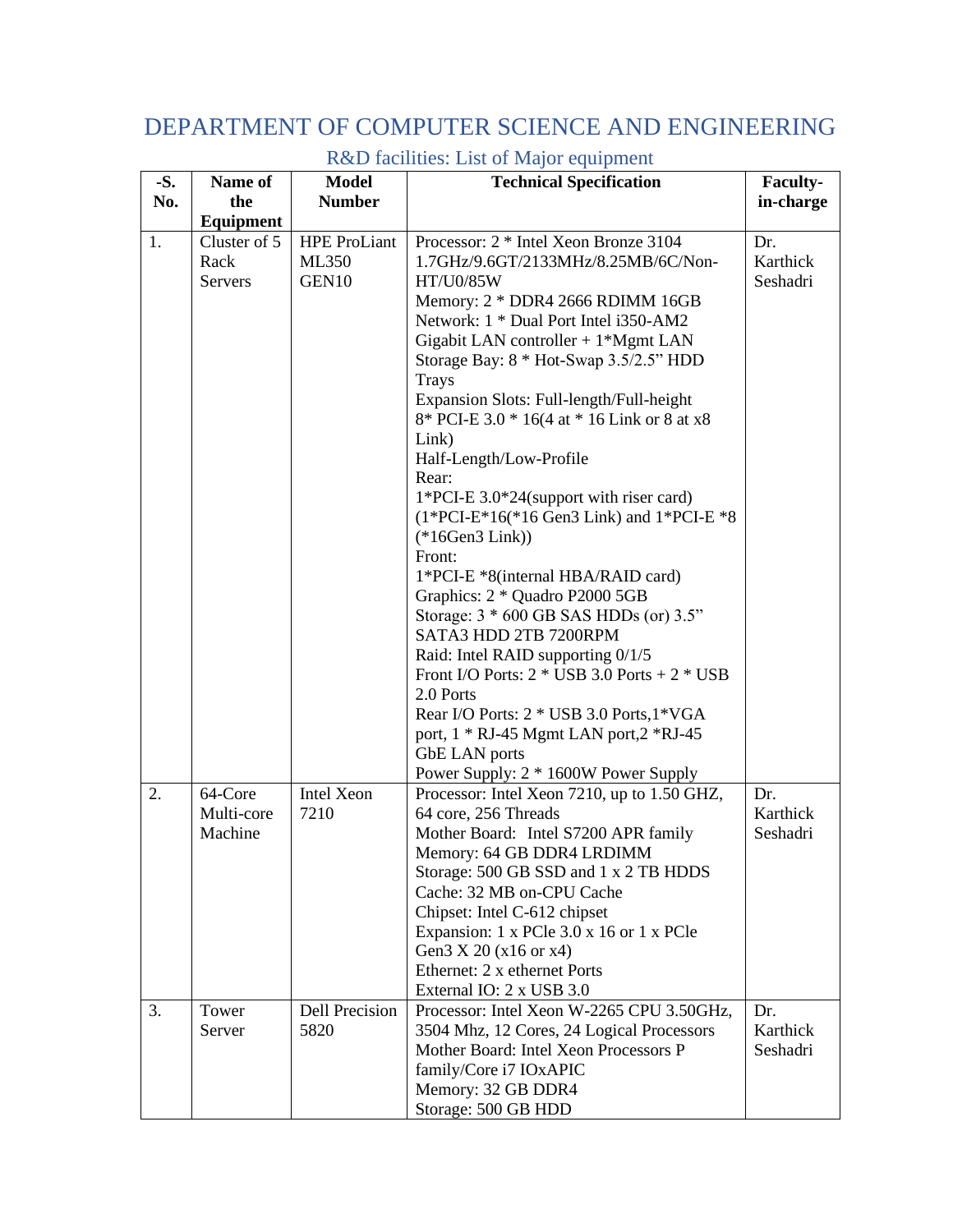|                  |              |                    | Cache: 32 MB on CPU Cache                      |                 |
|------------------|--------------|--------------------|------------------------------------------------|-----------------|
|                  |              |                    | Chipset: Intel 200 Series Chipset Family LPC   |                 |
|                  |              |                    | Controller (C422)-A2D3                         |                 |
|                  |              |                    | Ethernet: 2x ethernet ports                    |                 |
|                  |              |                    | External I/O: 8 USB 3.0                        |                 |
| $\overline{4}$ . | Tower        | Optiplex 7090      | Processor: 10th Generation Intel Core i7-      | Dr.             |
|                  | <b>GPU</b>   |                    | 10700 (Octal core, 16 MB Cache, 2.9 GHz to     | Karthick        |
|                  | Server       |                    | 4.8 GHz, 65 W)                                 | Seshadri        |
|                  |              |                    | Graphics Card: NVidia Quadro T600 8GB          |                 |
|                  |              |                    | GDDR6                                          |                 |
|                  |              |                    | Memory: 16 GB, 2 x 8 GB, DDR4 non ECC          |                 |
|                  |              |                    | memory                                         |                 |
|                  |              |                    | Storage: 1 TB 7200 RPM SATA HDD                |                 |
|                  |              |                    | 1 x Ethernet port.                             |                 |
| 5.               | 64-Core      | Intel Xeon         | Processor: Intel® Xeon 7210, upto 1.50 GHz,    | Dr. K.          |
|                  | Multi-core   | 7210               | 64 core, 256 Threads                           | Hima            |
|                  | Machine      |                    | L2 Cache: 32MB on-CPU Cache                    | Bindu           |
|                  |              |                    | Chipset: Intel® C-612 chipset, Intel Wellsburg |                 |
|                  |              |                    | Platform                                       |                 |
|                  |              |                    | Controller Hub (PCH) : 6 x DDR4 DIMMs,         |                 |
|                  |              |                    | 1SPC, 6 x native channels / system             |                 |
|                  |              |                    | Supported speeds: 2133 or 2400MT/s             |                 |
|                  |              |                    | Registered/LRDIMM ECC                          |                 |
|                  |              |                    | Memory Populated: 32GB                         |                 |
|                  |              |                    | Storage: 256GB Solid State Drive (SSD), 2      |                 |
|                  |              |                    | TB                                             |                 |
|                  |              |                    | RAID: Intel RAID supporting 0/1/5              |                 |
|                  |              |                    | Expansion: 1x PCIe 3.0 x16 or 1x PCIe Gen3     |                 |
|                  |              |                    | x 20 (x16 or x4)                               |                 |
|                  |              |                    | Ethernet: 2x Intel® i210 (Springville 1GbE)    |                 |
|                  |              |                    | Controllers                                    |                 |
|                  |              |                    | External IO: 2x USB 3.0                        |                 |
|                  |              |                    | Manageability: Pilot 3 BMC                     |                 |
| 6.               | Graphics     | <b>GPU</b> GeForce | Memory Size: 11GB GDDR6                        | Dr.             |
|                  | card         | <b>RTX 2080 Ti</b> | Memory Bus: 352-bit                            | Nagesh          |
|                  | (quantity:2) |                    | Output: HDMI/3 X Display Porrt/USB Type-c      | <b>Bhattu S</b> |
|                  |              |                    | Supports: Windows 10(April 2018 Update or      |                 |
|                  |              |                    | later)/7 $(64 \text{ bit})$                    |                 |
|                  |              |                    | Engine boost clock: 1665 MHz                   |                 |
|                  |              |                    | Memory clock: 14.0 Gbps                        |                 |
|                  |              |                    | PCI Express 3.0                                |                 |
|                  |              |                    | Software compatibility - Game Ready Drivers,   |                 |
|                  |              |                    | Microsoft DirectX 12 API, Vulkan API,          |                 |
|                  |              |                    | OpenGL 4.5, Microsoft Windows 10/7 x64         |                 |
|                  |              |                    | Power requirements: 650-watt power supply      |                 |
|                  |              |                    | recommended 295-watt max power                 |                 |
|                  |              |                    | consumption                                    |                 |
| 7.               | Cluster of 3 | <b>DELL EMC</b>    | Processor Up to two 2nd Generation Intel®      | Dr.             |
|                  | Rack         | PowerEdge          | Xeon® Scalable processors, up to 24 cores per  | Srilatha        |
|                  | Servers      | R440 -             | processor                                      | Chebrolu        |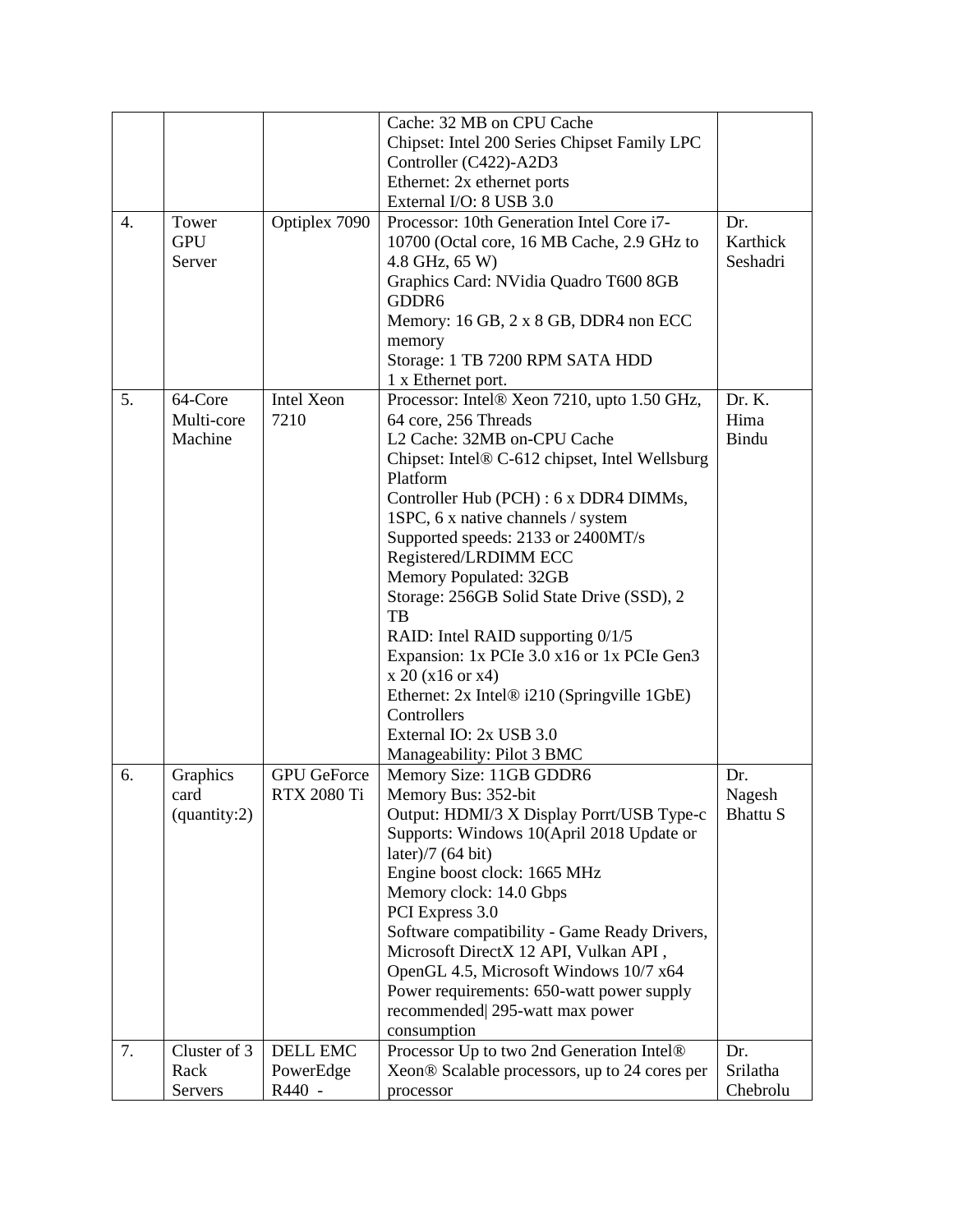|    |        | Quantity 2 | Memory 16 DDR4 DIMM slots, Supports                  |          |
|----|--------|------------|------------------------------------------------------|----------|
|    |        |            | RDIMM /LRDIMM, speeds up to 2666MT/s,                |          |
|    |        |            | 1TB max1                                             |          |
|    |        |            | Storage controllers                                  |          |
|    |        |            |                                                      |          |
|    |        |            | Internal Controllers: PERC H330, H730P,              |          |
|    |        |            | H740P, HBA330                                        |          |
|    |        |            | External Controllers: H840, 12 Gbps SAS              |          |
|    |        |            | <b>HBA Software RAID:S140</b>                        |          |
|    |        |            | Internal Boot: Boot Optimized Storage                |          |
|    |        |            | Subsystem (BOSS): HWRAID 2 x M.2 SSDs                |          |
|    |        |            | 240GB, 480GB Internal Dual SD Module2                |          |
|    |        |            | Drive bays Front drive bays: Up to $10 \times 2.5$ " |          |
|    |        |            | SAS/SATA (HDD/SSD) with up to 4 NVMe                 |          |
|    |        |            | SSD max 76.8TB or up to 4 x 3.5 SAS/SATA             |          |
|    |        |            | HDD max 64TB Optional DVD-ROM,                       |          |
|    |        |            | DVD+RW                                               |          |
|    |        |            | Power supplies: Bronze 450W (Cabled PSU),            |          |
|    |        |            | Platinum 550W (Hot plug PSU with full                |          |
|    |        |            | redundancy option)                                   |          |
|    |        |            | Sizing Form factor: Rack (1U)                        |          |
| 8. | Rack   | HPE DL380  | Product Type: Processor Upgrade                      | Dr.      |
|    | Server | Gen9 Intel | Product Family: Xeon E5-2600 v4                      | Srilatha |
|    |        | Xeon E5-   | Processor Core: Octa-core (8 Core)                   | Chebrolu |
|    |        | 2667v4     | Clock Speed: 3.20 GHz                                |          |
|    |        | Quantity 1 | Thermal Design Power: 135 W                          |          |
|    |        |            | Type HPE SmartMemoryDDR4 Registered                  |          |
|    |        |            | (RDIMM) or Load Reduced (LRDIMM) or                  |          |
|    |        |            | Persistent Memory (NVDIMM)                           |          |
|    |        |            | DIMM slots available                                 |          |
|    |        |            | 24 (12 DIMM slots per processor, 4 channels          |          |
|    |        |            | per processor, 3 DIMMs per channel)                  |          |
|    |        |            | Maximum capacity (LRDIMM)                            |          |
|    |        |            | 3TB (24 x 128GB LRDIMM at 2400 MHz)                  |          |
|    |        |            | Maximum capacity (RDIMM)                             |          |
|    |        |            | 768GB (24 x 32GB RDIMM at 2400 MHz)                  |          |
|    |        |            | Maximum capacity (NVDIMM)                            |          |
|    |        |            | 128GB (16 x 8GB NVDIMM)                              |          |
|    |        |            | NVDIMM support only with the E5-2600v4               |          |
|    |        |            | processors, and RDIMMs only                          |          |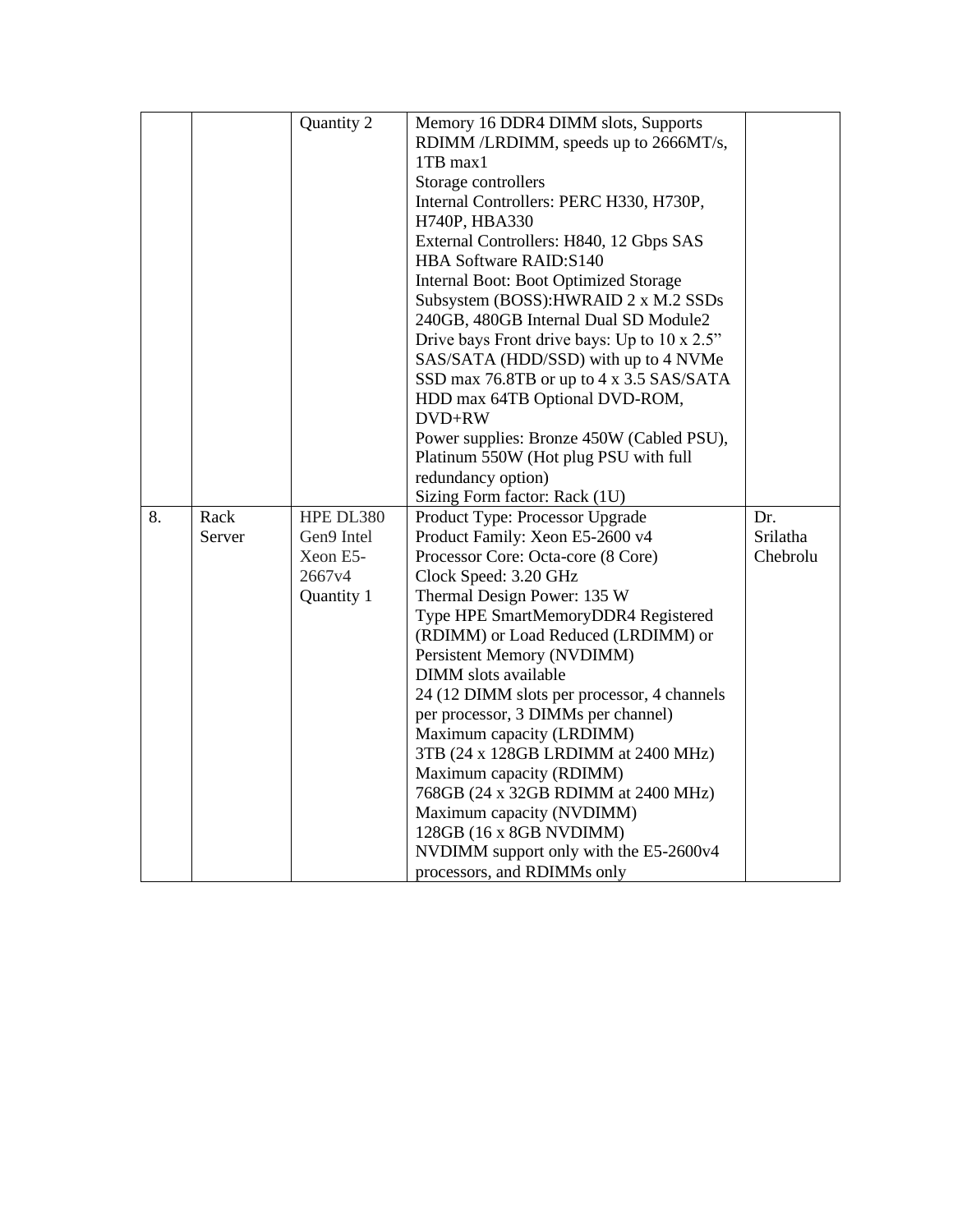#### DEPARTMENT OF ELECTRICAL ENGINEERING

| S.             | Name of                                                                                       | Make/Model                                                                                        | <b>Technical</b>                                                                                                                                                                                                                                                                                                                                                                                                                                                                                                         | Qty | <b>Faculty-In</b>       |
|----------------|-----------------------------------------------------------------------------------------------|---------------------------------------------------------------------------------------------------|--------------------------------------------------------------------------------------------------------------------------------------------------------------------------------------------------------------------------------------------------------------------------------------------------------------------------------------------------------------------------------------------------------------------------------------------------------------------------------------------------------------------------|-----|-------------------------|
| N <sub>0</sub> | <b>Equipment</b>                                                                              |                                                                                                   | <b>Specifications/Features</b>                                                                                                                                                                                                                                                                                                                                                                                                                                                                                           |     | charge                  |
| 1.             | <b>ESD</b> work<br>place system                                                               | • Digital Storage<br>Oscilloscope - Make:<br>Tektronix,<br><b>Model: TBS 1072B-</b><br><b>EDU</b> | Bandwidth:70Mhz,<br><b>Sampling rate:</b> 1G Sa/s,<br>2 Analog Channels                                                                                                                                                                                                                                                                                                                                                                                                                                                  |     |                         |
|                |                                                                                               | Function Generator-<br>$\bullet$<br>Make: Tektronix,<br><b>Model: AFG 1022,</b>                   | Dual Channel,<br>Frequency: $1\mu$ Hz - 5Mhz,<br><b>Sampling rate: 125M Sa/s</b>                                                                                                                                                                                                                                                                                                                                                                                                                                         |     |                         |
|                |                                                                                               | <b>Regulated Power</b><br>$\bullet$<br>Supply-<br>Make: Keithley<br>Model: 2231A-30-3             | <b>Number</b><br>of<br>output<br>channels: 3<br>• Output a total of 195W of<br>power with two 0-30V/0-<br>3A outputs and one 0-<br>$5V/0-3A$                                                                                                                                                                                                                                                                                                                                                                             |     |                         |
|                |                                                                                               | Digital Multimeter<br>$\bullet$<br>Make: Keithley,<br><b>Model: 2110</b>                          | <b>DC</b> voltage: 0.1 V, 1 V, 10<br>V, 100 V, and 1000 V<br><b>AC voltage:</b> 0.1 V, 1 V, 10<br>V, 100 V, and 750 V,<br>DC current: 10 mA, 100<br>mA, 1 A, 3 A, and 10 A,<br>AC current: 1 A, 3 A, and<br>10A<br>• Two and 4-wire<br>resistance: $100 \Omega$ , $1 k\Omega$ ,<br>$10 \text{ k}\Omega$ , $100 \text{ k}\Omega$ , $1 \text{ M}\Omega$ , $10$<br>$M\Omega$ , and 100 $M\Omega$<br>Capacitance<br>$\bullet$<br>measurement: 1 nF, 10<br>$nF$ , 100 nF, 1 $\mu$ F, 10 $\mu$ F,<br>$100 \mu F$ , 1 mF, 10 mF | 08  | Dr. Kiran<br>Teeparthi  |
| 2.             | <b>Artificial</b><br><b>Transmission</b><br><b>Line Module</b><br>(400KV, 200)<br>Kilometres) | Make: Power Research<br>& Development<br>Consultants Pvt. Ltd,<br>Bangalore                       | <b>Source Panel:</b><br>$\bullet$ 440/110 V isolated<br>Source Transformer (3<br>Phase)<br>• ELC Breaker: FH204<br>AC-40V/0.03A<br>• 3 Phase Non-Directional<br>Over Current Relay:<br>EOC03, 110 V<br>• VAF Meter: EL Measure,<br>OM 1300<br>• Multi-Function Meter: EL                                                                                                                                                                                                                                                 | 01  | Dr. Sankar<br>Peddapati |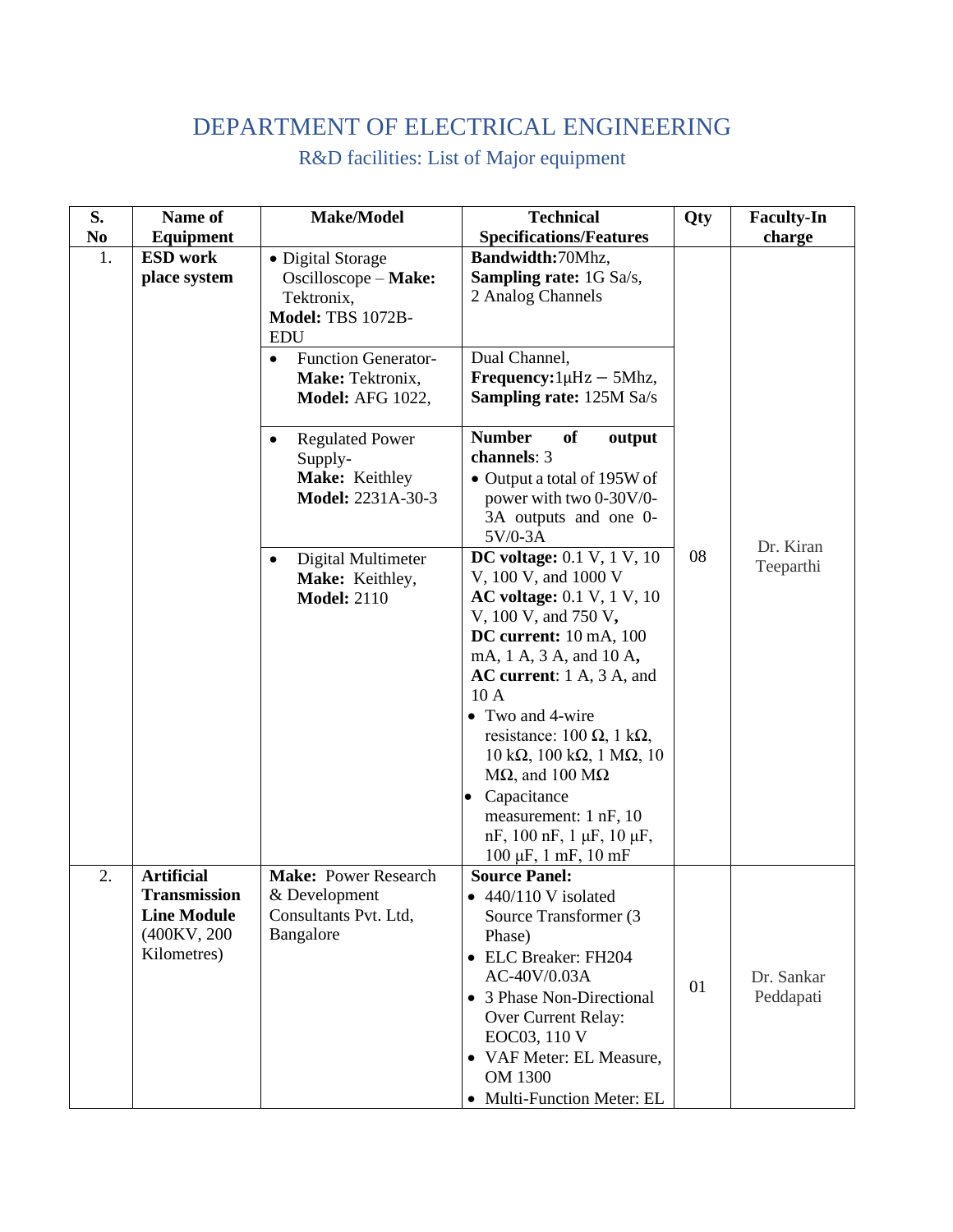|    |                      |                             | Measure, EN 8400                 |    |            |
|----|----------------------|-----------------------------|----------------------------------|----|------------|
|    |                      |                             | • Nominal Current-1A             |    |            |
|    |                      |                             | • Input & Output Voltage:        |    |            |
|    |                      |                             | 440V/20-130V                     |    |            |
|    |                      |                             | (Continuously Variable)          |    |            |
|    |                      |                             |                                  |    |            |
|    |                      |                             | • RS 485 based                   |    |            |
|    |                      |                             | communication                    |    |            |
|    |                      |                             |                                  |    |            |
|    |                      |                             | <b>PI Section Transmission</b>   |    |            |
|    |                      |                             | Line:                            |    |            |
|    |                      |                             | • 400 kV Line with 3 Phase       |    |            |
|    |                      |                             | <b>Twin Moose Conductor</b>      |    |            |
|    |                      |                             | of 200 KM length with            |    |            |
|    |                      |                             | taps at 50Km, 100Km,             |    |            |
|    |                      |                             | 150Km 200Km                      |    |            |
|    |                      |                             | • Nominal                        |    |            |
|    |                      |                             | <b>Voltage/Nominal Current:</b>  |    |            |
|    |                      |                             | 110V, 1A                         |    |            |
|    |                      |                             | <b>Load Station Model:</b>       |    |            |
|    |                      |                             | • 3 Separate Multifunction       |    |            |
|    |                      |                             |                                  |    |            |
|    |                      |                             | Meter for Input, Load and        |    |            |
|    |                      |                             | Capacitor Bank: EL               |    |            |
|    |                      |                             | Measure, EN 8400                 |    |            |
|    |                      |                             | • 3 Phase Non-Directional        |    |            |
|    |                      |                             | Over Current Relay:              |    |            |
|    |                      |                             | EOC03, 110 V                     |    |            |
|    |                      |                             | • RS 485 based                   |    |            |
|    |                      |                             | communication                    |    |            |
|    |                      |                             | • Inductive, Resistive           |    |            |
|    |                      |                             | Loading with Continuous          |    |            |
|    |                      |                             | Variable Control                 |    |            |
|    |                      |                             | • 6 Step Capacitor Bank          |    |            |
|    |                      |                             | with Step Control                |    |            |
|    |                      |                             | • Nominal                        |    |            |
|    |                      |                             | Voltage/Nominal                  |    |            |
|    |                      |                             | Current: 110V, 1A                |    |            |
| 3. | <b>Fault studies</b> | <b>Make: Power Research</b> | <b>Sequence Components</b>       |    |            |
|    | on AC                | & Development               | Analyser:                        |    |            |
|    | <b>Network</b>       | Consultants Pvt. Ltd,       | $\bullet$ 440 / 110 V Isolated   |    |            |
|    | <b>Analyser and</b>  | Bangalore                   | Source Transformer (3            |    |            |
|    | <b>Sequence</b>      |                             | Phase)                           |    |            |
|    | <b>Components</b>    |                             |                                  |    |            |
|    | Analyser             |                             | • Nominal Current $-1A$ ,        |    | Dr. Sankar |
|    |                      |                             | Fault Current $-5A(10)$          | 01 | Peddapati  |
|    |                      |                             | Sec), 10A (1.2 Sec)              |    |            |
|    |                      |                             | • 3 Phase Non-Directional        |    |            |
|    |                      |                             | Over Current Relay-              |    |            |
|    |                      |                             | EOC-03F, 110 V                   |    |            |
|    |                      |                             | Integrated negative<br>$\bullet$ |    |            |
|    |                      |                             | sequence relay-ENS-33            |    |            |
|    |                      |                             | • Multifunction Meter: :         |    |            |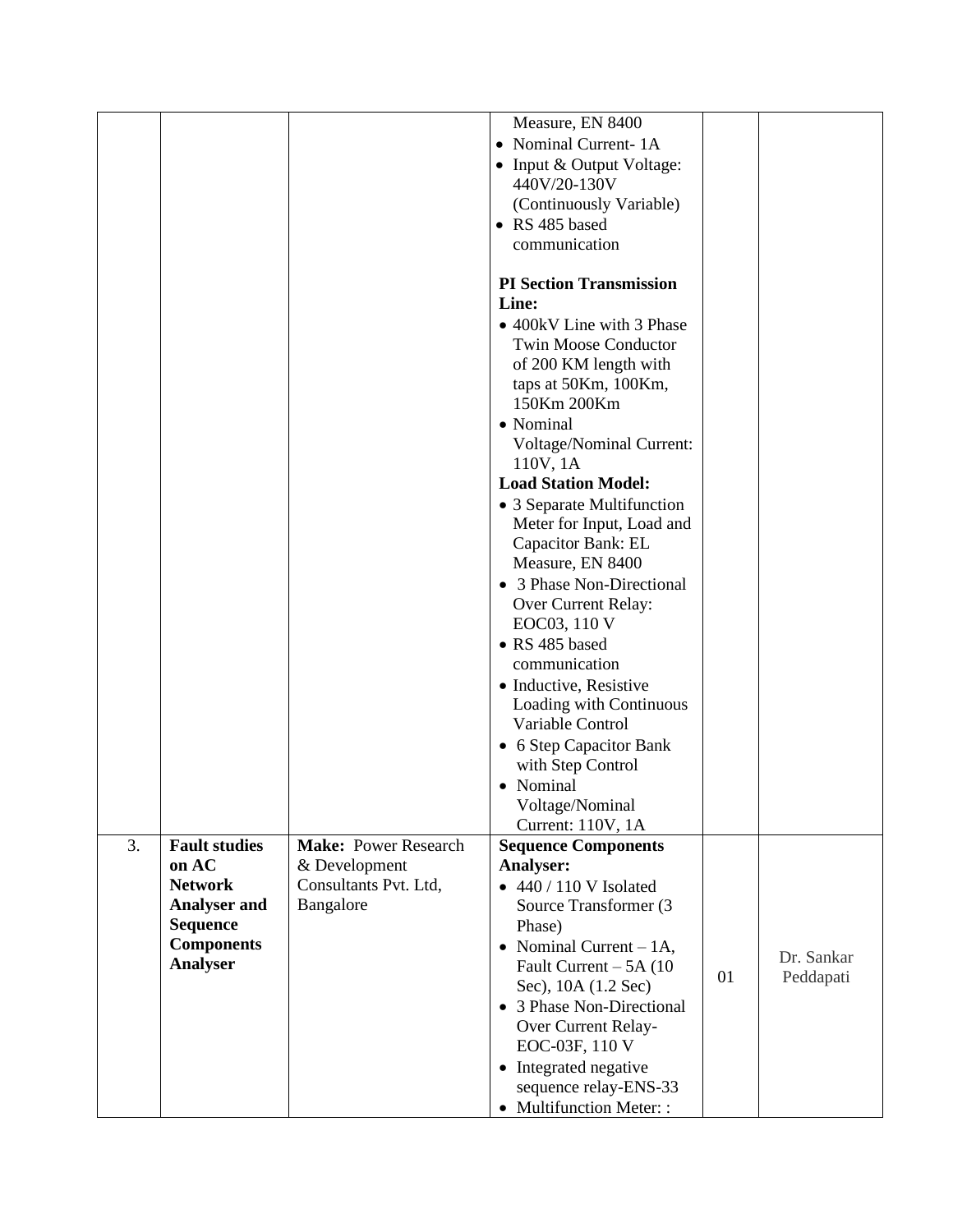|    |                                                                |                                                      | EL Measure, EN 8400                                                                                                                                                                                                                                                                                                                                                                                                                                                   |    |                          |
|----|----------------------------------------------------------------|------------------------------------------------------|-----------------------------------------------------------------------------------------------------------------------------------------------------------------------------------------------------------------------------------------------------------------------------------------------------------------------------------------------------------------------------------------------------------------------------------------------------------------------|----|--------------------------|
|    |                                                                |                                                      | <b>Motor- Generator Set:</b><br>• DC Motor:3HP, 220V,<br>12A, 1500 R.P.M<br>• Alternator:<br>2KVA, 415V, 2.8A, 1500<br>R.P.M<br><b>PI Section Transmission</b><br>Line:<br>• 400 kV Line with 3 Phase<br><b>Twin Moose Conductor</b><br>of 200 KM length with<br>taps at 50Km, 100Km,<br>150Km 200Km<br>• Nominal<br>Voltage/Nominal Current:<br>110V, 1A<br><b>Fault Simulator:</b><br>$\bullet$ LG/LL/LLG/LLL/<br>LLLG Fault with Phase<br>Selectable LG / LL Fault |    |                          |
| 4. | <b>Digital Storage</b>                                         | Make: Rigol<br>Model: DS1204B                        | Bandwidth: 200 MHz,<br><b>Sampling rate: 2 GSa/s,</b><br>4 Analog Channels                                                                                                                                                                                                                                                                                                                                                                                            | 02 | Dr. Jayaram<br>N         |
| 5. | <b>Oscilloscopes</b>                                           | Make: Rigol<br>Model: MSO1104Z                       | Bandwidth: 100Mhz,<br><b>Sampling rate:</b> 1 GSa/s,<br>4 Analog Channels                                                                                                                                                                                                                                                                                                                                                                                             | 01 | Dr. Jayaram<br>N         |
| 6. |                                                                | Make: Rigol<br><b>Model: MSO05204</b>                | Bandwidth: 200Mhz,<br><b>Sampling rate: 8GSa/s,</b><br>4 Analog Channels                                                                                                                                                                                                                                                                                                                                                                                              | 03 | Dr. Jayaram<br>${\bf N}$ |
| 7. | <b>Single-Phase</b><br><b>Power Quality</b><br><b>Analyzer</b> | Make: Fluke<br>Model: 125B Industrial<br>scope meter | • Dual-input digital<br>oscilloscope and<br>Multimeter<br>• 40 MHz oscilloscope<br>bandwidth<br>• Power measurements (W,<br>VA, VAR, PF, DPF, Hz),<br>• Voltage, current and<br>power harmonics                                                                                                                                                                                                                                                                       | 01 | Dr. Jayaram<br>N         |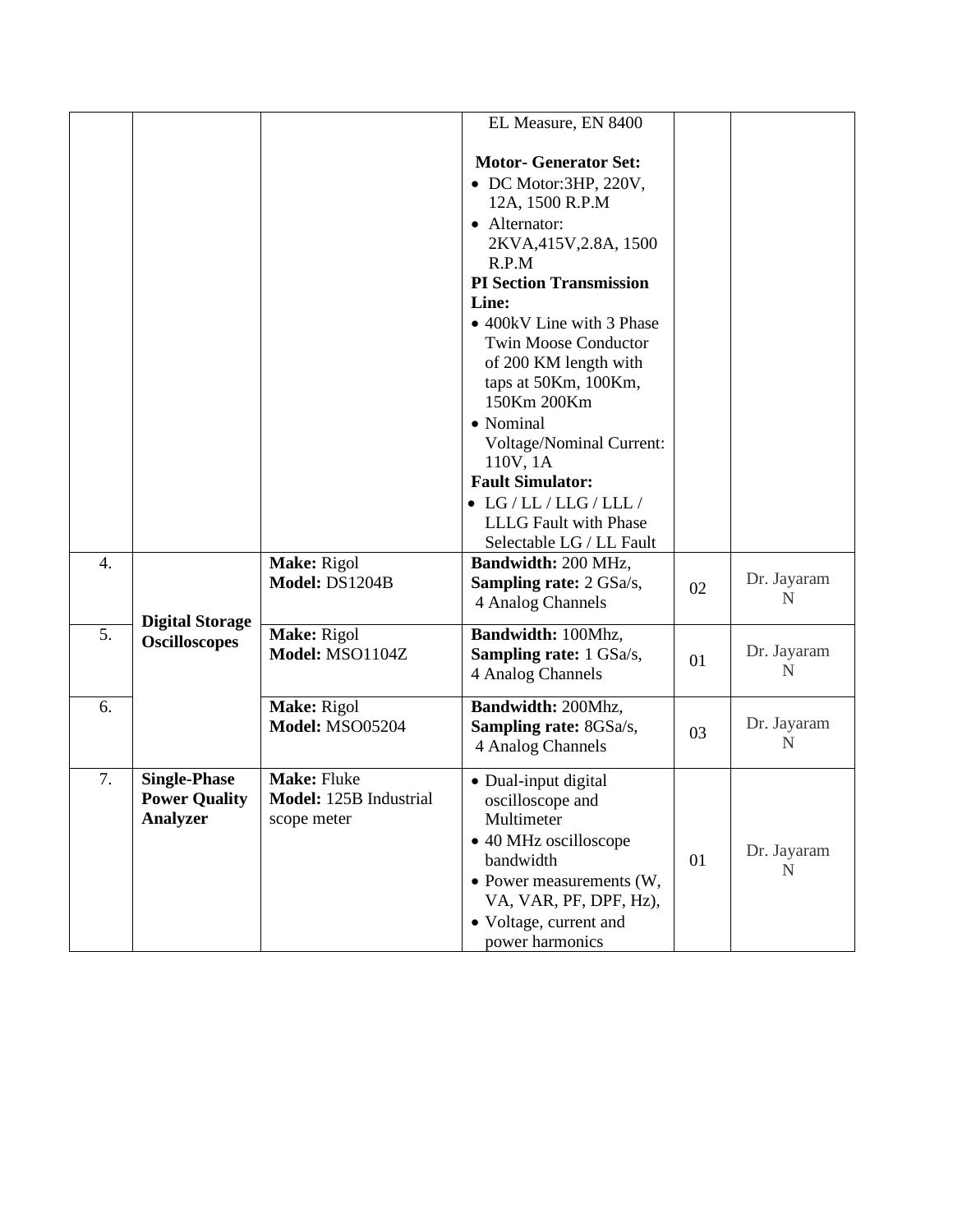| 8.  | <b>Three-Phase</b><br><b>Power Quality</b><br><b>Analyzer</b> | Make: Kusam<br><b>Model: KM-2200</b>  | Easy operation to capture<br>the power quality problem.<br>8G Memory Card to Make<br>the long-term measuring<br>data storage.<br>Volts / Amps. / Hertz, Dips<br>& Swell, Power / Energy,<br>Unbalance, Monitor,<br>Scope, Harmonic                                                                                                                                                           | 02 | Dr. Jayaram<br>N                              |
|-----|---------------------------------------------------------------|---------------------------------------|----------------------------------------------------------------------------------------------------------------------------------------------------------------------------------------------------------------------------------------------------------------------------------------------------------------------------------------------------------------------------------------------|----|-----------------------------------------------|
|     |                                                               |                                       | &Interruption functions<br>Current Probes $50A - 4$<br>Qty<br>Current Probes 100A -<br>4Qty                                                                                                                                                                                                                                                                                                  |    |                                               |
| 9.  | <b>dSPACE</b>                                                 | Make: dSPACE<br><b>Model: 1104</b>    | Hardware:<br>DS1104<br>R&D<br>$\bullet$<br><b>Controller Board PCIe</b><br><b>MPC8240</b><br>Version,<br>processor with PPC<br>603e core, CPU clock:<br>250 MHz and 32 MB<br><b>SDRAM</b><br>CLP 1104-connector<br>& LED panel for DS<br>1104<br>Software:<br>CDP1104<br>control<br>development software<br>package<br><b>USB</b><br>with<br>dongle<br>Microtec<br>PowerPC<br>cross compiler | 02 | Dr. Jayaram<br>N &<br>Dr. Tejavathu<br>Ramesh |
| 10. | <b>Visual IR</b><br><b>Thermometer</b>                        | <b>Make: Fluke</b><br>Model: VT02A    | <b>Temperature</b><br>measurement range:<br>-10 °C to +250 °C (14 °F to<br>482 $\mathrm{^{\circ}F}$ )<br><b>Temperature</b><br>measurement accuracy: $\pm$<br>2 °C or $\pm$ 2 %<br><b>Image blending:</b><br>$0\%, 25\%, 50\%, 75\%,$<br>100%                                                                                                                                                | 01 | Dr. Jayaram<br>N                              |
| 11. | Programmable<br><b>DC</b> Electronic<br>Load                  | Make: Tenma<br><b>Model: 72-13210</b> | <b>Voltage Measurement:</b><br>Range: 0-18V / 0-120V<br>Resolution:<br>$\bullet$<br>0.1mV/1mV<br>• Accuracy: $\pm (0.025\% +$<br>0.025% FS)<br><b>Current Measurement:</b>                                                                                                                                                                                                                   | 01 | Dr. Jayaram<br>N                              |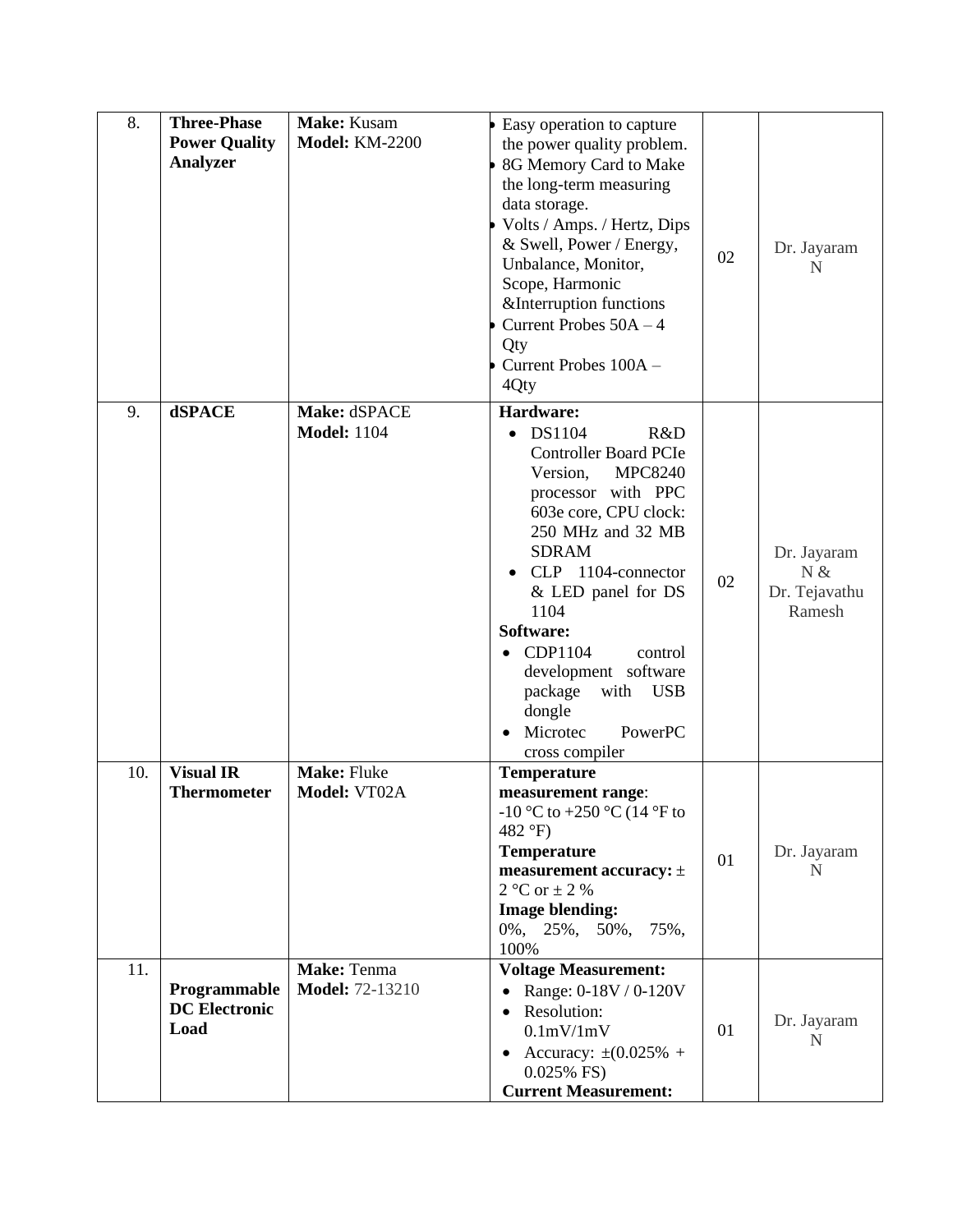|     |                                                     |                                              | • Range: $0-3A / 0-30A$<br>Resolution: 0.1mA /<br>$\bullet$<br>1mA<br>Accuracy: $\pm (0.05\% +$<br>$\bullet$<br>$0.05\%$ FS)<br><b>Power Measurement:</b><br>Range: 300W<br>$\bullet$<br>Resolution: 0.01W<br>$\bullet$<br>Accuracy: $\pm (0.1\% +$<br>$0.1\%$ FS)<br><b>Features:</b><br>working<br>$\bullet$ 4<br>modes:<br>CV/CC/CR/CW<br>Battery test, automatic<br>$\bullet$<br>test, OPP test, OCP test<br>functions |    |                                |
|-----|-----------------------------------------------------|----------------------------------------------|----------------------------------------------------------------------------------------------------------------------------------------------------------------------------------------------------------------------------------------------------------------------------------------------------------------------------------------------------------------------------------------------------------------------------|----|--------------------------------|
| 12. | <b>AC/DC</b><br><b>Current Probe</b>                | <b>Make: Tektronix</b><br><b>Model: A622</b> | Input:<br>0 to 70A RMS/100A Peak<br>AC or DC<br><b>Frequency:</b><br>Dc to 100kHz<br>Output:<br>$10 \text{ mV/A}, 100 \text{ mV/A}$                                                                                                                                                                                                                                                                                        | 01 | Dr. Jayaram<br>N               |
| 13. | <b>Solar PV</b><br><b>Emulator</b><br><b>System</b> | Make: ECOSENSE<br>Model: SPVE001             | <b>Output Ratings:</b><br>Output Voltage: 0-50 V<br>DC/Channel<br>Output Current: 0-20 A<br>DC/ Channel<br>Output Power: 0-1000 W /<br>Channel<br><b>Line/Load Regulation:</b><br>Voltage: $+/- 0.1\%$<br>Current: $+/- 0.1\%$<br>Voltage/<br><b>Current</b><br><b>Measurement Accuracy:</b><br>0.1%                                                                                                                       | 01 | Dr. Jayaram<br>$\mathbf N$     |
| 14. | <b>Tower - Work</b><br><b>Station</b>               | Make: Dell<br>Model: Precision 5820T         | Processor: Intel Xeon W-<br>2265 CPU 3.50GHz<br>Memory: 32 GB<br>Storage: 500 GB HDD                                                                                                                                                                                                                                                                                                                                       | 01 | Dr. Sri Phani<br>Krishna Karri |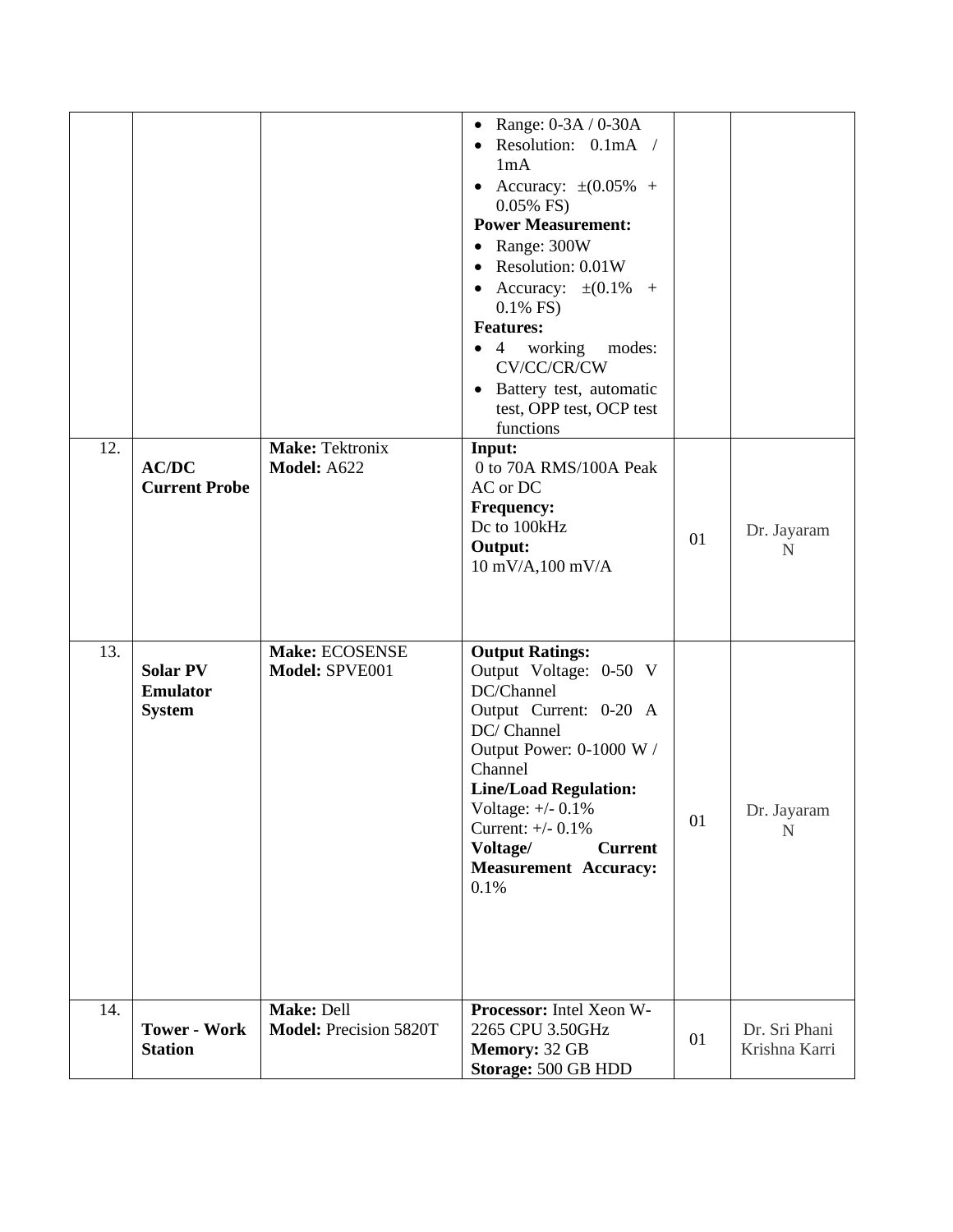#### DEPARTMENT OF ELECTRONICS AND COMMUNICATION ENGINEERING

| <b>S.NO.</b> | Name of the equipment /Item                   |
|--------------|-----------------------------------------------|
|              | Klystron Based Test Bench (X Band)            |
| 2            | <b>Gunn Based Test Bench</b>                  |
| 3            | Vector Network Analyzer                       |
| 4            | Spectrum Analyzer with Tracking Generator     |
| 5            | Antenna Radiation Pattern Measurement Set Up  |
| 9            | Power Meter                                   |
| 10           | Noise Source                                  |
| 11           | <b>Experimental Block of OTDR</b>             |
| 12           | Mode Observation / Characteristics Laboratory |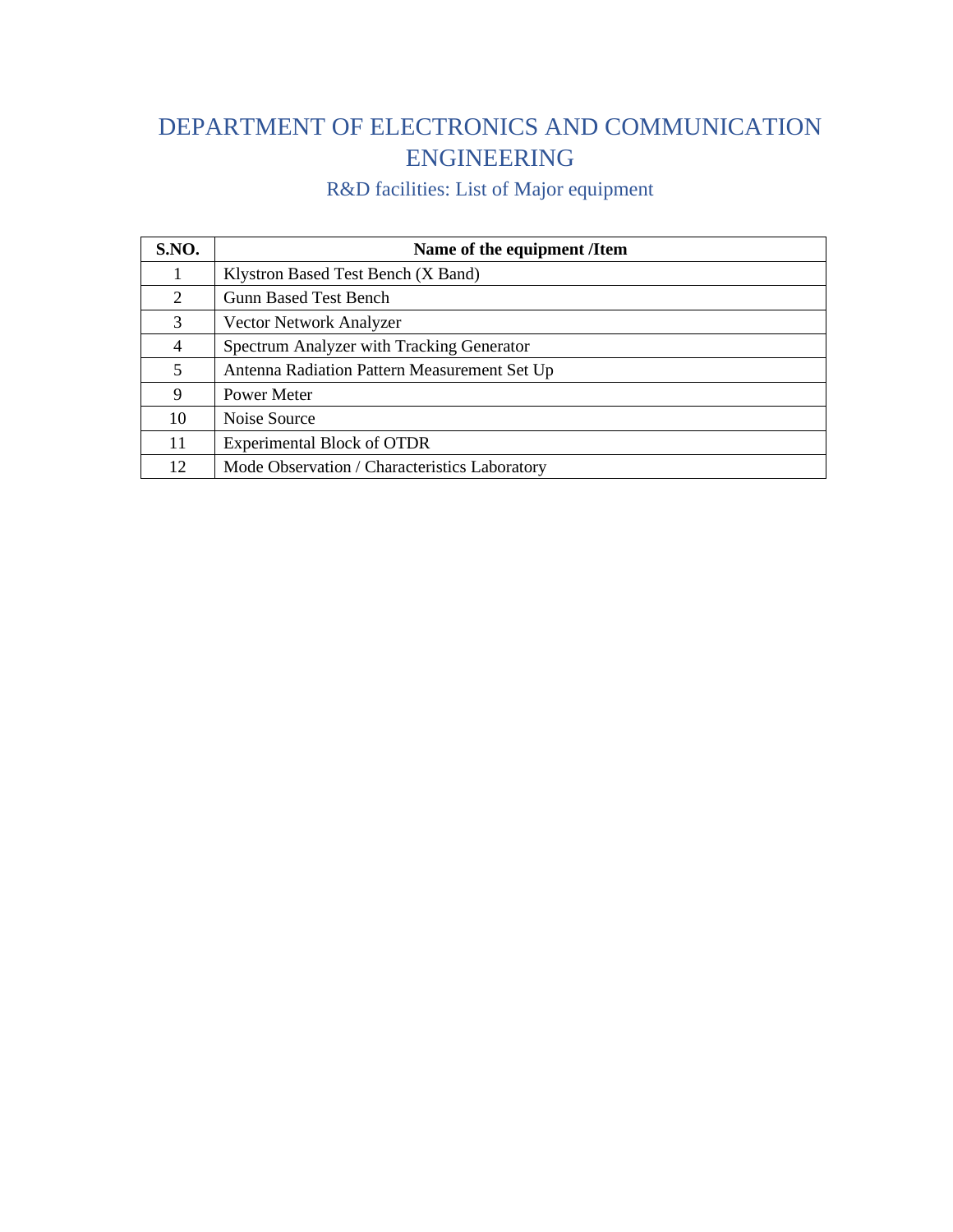#### DEPARTMENT OF MECHANICAL ENGINEERING

| S.NO.          | Name of the equipment /Item                                                                 |  |  |
|----------------|---------------------------------------------------------------------------------------------|--|--|
| 1              | <b>CNC LATHE -3Qnty</b>                                                                     |  |  |
| $\overline{2}$ | CNC MILL -3-Qnty                                                                            |  |  |
| 3              | <b>CONVENTIONAL LATHE -4 Qnty</b>                                                           |  |  |
| $\overline{4}$ | UNIVERSAL MILL 2-Qnty                                                                       |  |  |
| 5              | MOTORISED PLANER M/C                                                                        |  |  |
| 6              | <b>SHAPING MACHINE</b>                                                                      |  |  |
| 7              | RADIAL DRILL MACHINE                                                                        |  |  |
| 8              | <b>ROBOTIC ARM</b>                                                                          |  |  |
| 9              | ELECTRO PNEUMATIC T.K WITH PLC 2-Qnty.                                                      |  |  |
| 10             | ELECTRO HYDRAULIC T.K WITH PLC 2-Qnty.                                                      |  |  |
| 11             | PLC HMI T.K 2-Qnty.                                                                         |  |  |
| 12             | FANUC SIMULATOR 3-Qnty.                                                                     |  |  |
| 13             | SEIMENS SIMULATOR (3L+3M) 6-Qnty.                                                           |  |  |
| 14             | METHYLENE BLUE CLAY TESTER                                                                  |  |  |
| 15             | UNIVERSAL STRENGTH MACHINE [hydraulic]                                                      |  |  |
| 16             | MOULD HARDNESS TESTER ('B' SCALE)                                                           |  |  |
| 17             | <b>Compression Strength testing</b>                                                         |  |  |
| 18             | Shear Strength testing                                                                      |  |  |
| 19             | MUFFLE WITH INDUCTION FURNACE                                                               |  |  |
| 20             | <b>SAND SIEVER</b>                                                                          |  |  |
| 21             | <b>SAND RAMMER</b>                                                                          |  |  |
| 22             | PERMEABILITY TESTER                                                                         |  |  |
| 23             | Arc Welding Machine with necessary accessories                                              |  |  |
| 24             | TIG Welding Machine with necessary accessories                                              |  |  |
| 25             | MIG Welding Machine with necessary accessories                                              |  |  |
| 26             | Submerged arc welding machine with necessary accessories                                    |  |  |
| 27             | Plasma arc welding machine with necessary accessories                                       |  |  |
| 28             | Spot welding machine with necessary accessories                                             |  |  |
| 29             | Automatic movement of welding torch: linear welding fixture                                 |  |  |
| 30             | <b>Bottom Pouring Stir Casting Furnace</b>                                                  |  |  |
| 31             | Pin on Disc Wear Monitoring Apparatus                                                       |  |  |
| 32             | Low Speed Wind Tunnel                                                                       |  |  |
| 33             | Computational Facility (Work Station) - IC Engines and Battery Thermal Management<br>System |  |  |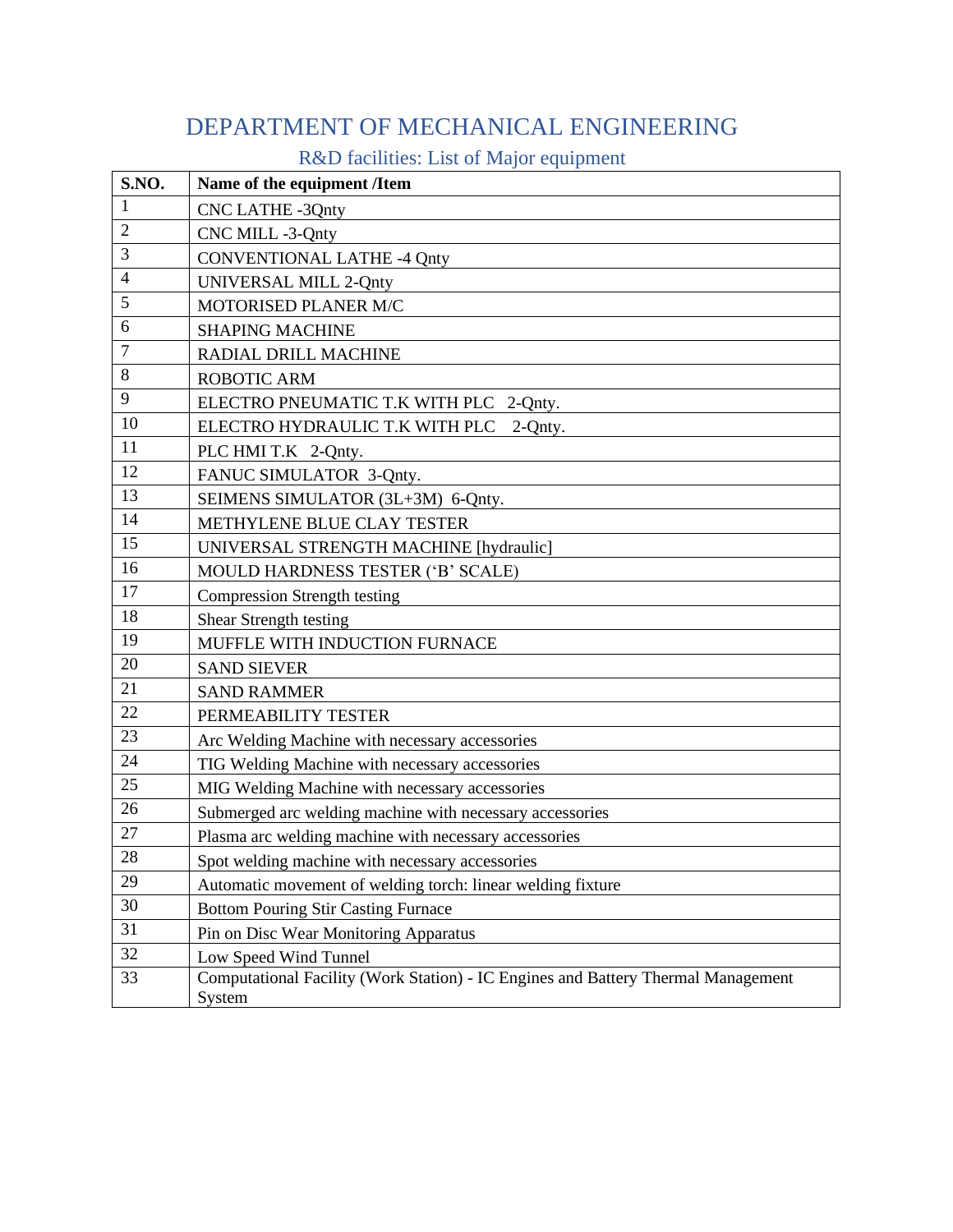#### DEPARTMENT OF METALLURGICAL AND MATERIALS ENGINEERING

| S.No           | Name of the equipment                 |
|----------------|---------------------------------------|
| 1              | Electronic Balanace(0.0001g)          |
| $\overline{2}$ | Density Measurment Kit                |
| 3              | Doube Disc Polisher                   |
| 4              | <b>Belt Grinder</b>                   |
| 5              | Muffle Furnace(1200°C)                |
| 6              | <b>Electrolytic Cells</b>             |
| 7              | Poldi Hardness Tester                 |
| 8              | Optical Microscope (Inverted)         |
| 9              | Stereo Zoom Microscope                |
| 10             | Optical Microscope(Upright)           |
| 11             | Distilled Water Equipment Set Up      |
| 12             | Hot Plate (100°C)                     |
| 13             | Magnetic Stirrer with Hot Plate       |
| 14             | pH Meter                              |
| 15             | <b>Digital Stop Watches</b>           |
| 16             | Laboratory Hot Oven (100°C)           |
| 17             | Ultra sonic Bath                      |
| 18             | Electro Chemical corrosion Analysar   |
| 19             | <b>Tubular Furnace</b>                |
| 20             | Electrolytic Cell (potentiostat)      |
| 21             | Planetary Ball Mill (to be installed) |
|                |                                       |